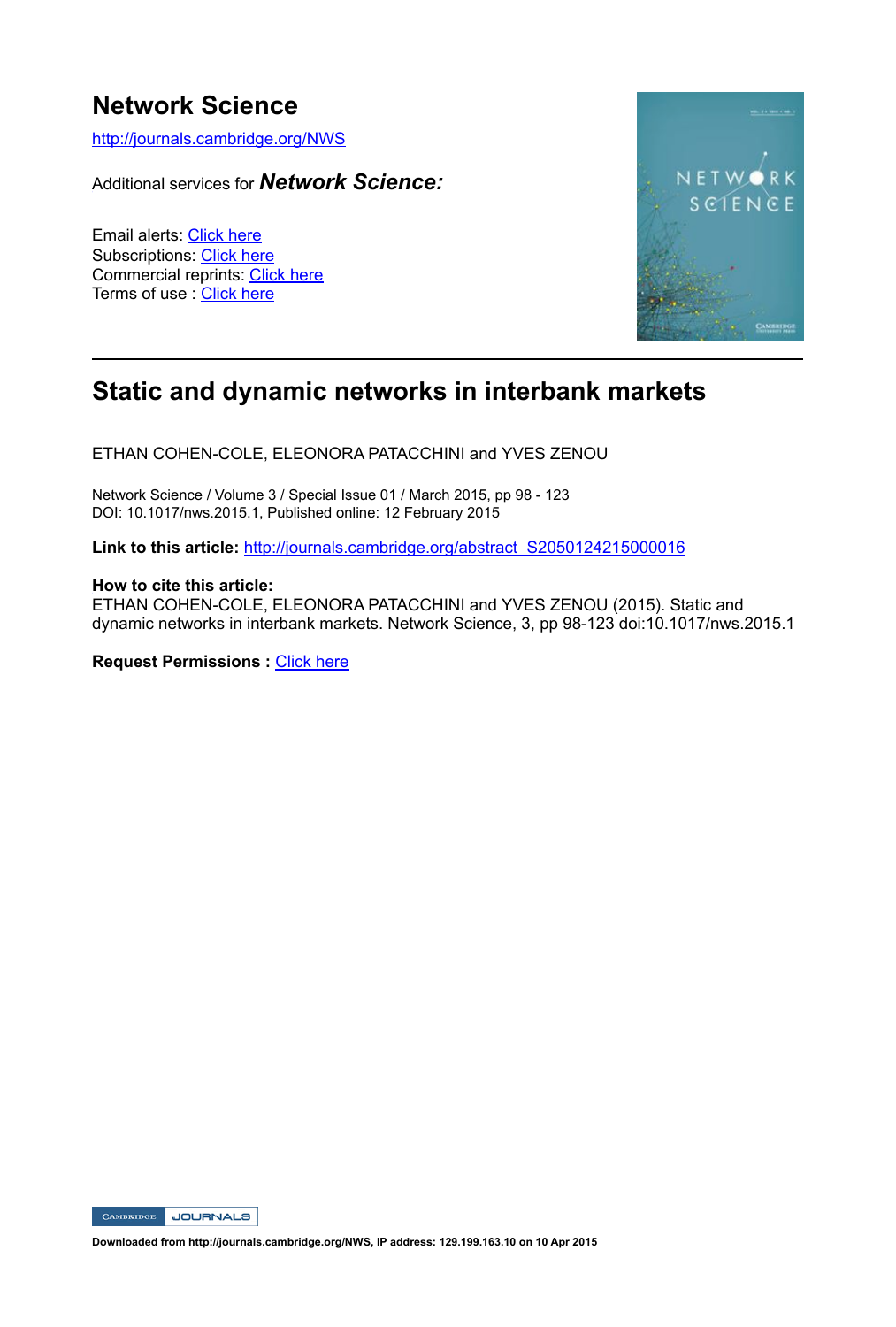# Static and dynamic networks in interbank markets

#### ETHAN COHEN-COLE

Econ One Research, 2040 Bancroft Ave #200, Berkeley, CA 94708, USA (e-mail:ecohencole@econone.com)

#### ELEONORA PATACCHINI

Department of Economics, Cornell University, Ithaca, NY 14853, USA (e-mail:ep454@cornell.edu)

## YVES ZENOU

Department of Economics, Stockholm University and IFN, 106 91 Stockholm, Sweden (e-mail:yves.zenou@ne.su.se)

## **Abstract**

This paper proposes a model of network interactions in the interbank market. Our innovation is to model systemic risk in the interbank network as the propagation of incentives or strategic behavior rather than the propagation of losses after default. Transmission in our model is not based on default. Instead, we explain bank profitability based on competition incentives and the outcome of a strategic game. As competitors' lending decisions change, banks adjust their own decisions as a result: generating a "transmission" of shocks through the system. We provide a unique equilibrium characterization of a static model, and embed this model into a full dynamic model of network formation. We also determine the key bank, which is the bank that is crucial for the stability of the financial network.

**Keywords:** financial networks, interbank lending, interconnections, network centrality, key banks

**JEL Classification:** G10, C21, D85.

## **1 Introduction**

Since the onset of the financial crisis in 2007, the discourse regarding bank safety has shifted strongly from the riskiness of financial institutions as individual firms to concerns about systemic risk.<sup>1</sup> As the crisis evolved, the public debate did as well, with concerns about systemic risk evolving from too-big-to-fail (TBTF) considerations to too-interconnected-to-fail (TITF) ones. The academic and policy literature has followed, with the growth of papers that discuss network linkages in the

<sup>&</sup>lt;sup>1</sup> Indeed, there is a wide range of research on the importance of interbank markets, including some that address the systemic risk inherent to these markets. Some examples include Allen & Gale (2000), Freixas et al. (2000), Iori & Jafarey (2001), Boss et al. (2004), Furfine (2003), Iori et al. (2006), Soramäki et al. (2007), Pröpper et al. (2008), Cocco et al. (2009), Mistrulli (2011), and Craig & Von Peter (2010). Each of these discuss some network properties or discuss the importance of these markets to systemic risk evaluation.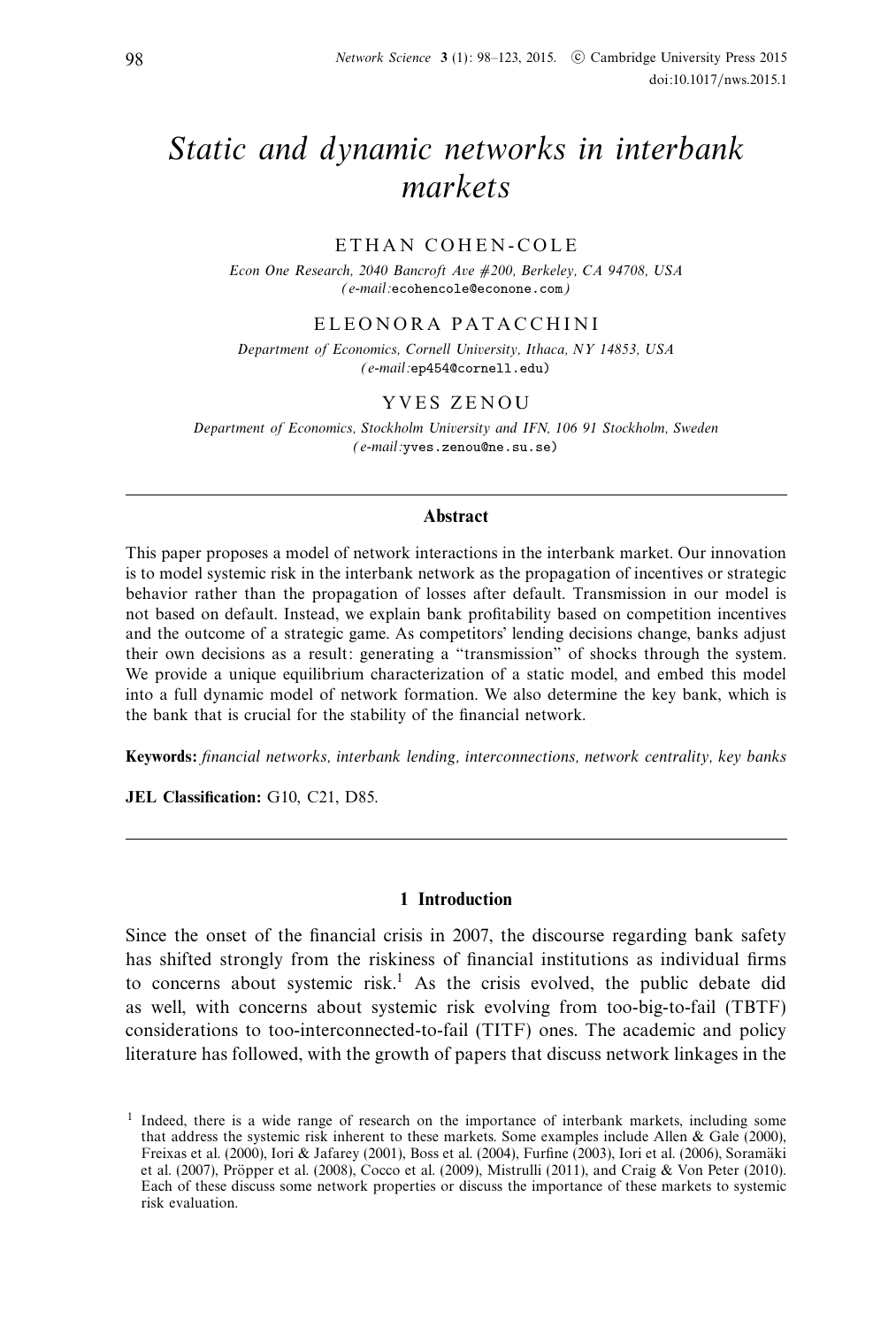financial system.<sup>2</sup> This literature's largest success has been identifying and describing the properties of financial networks. Prior to the crisis, most observers knew that financial institutions were connected, and that knowledge has now expanded to recognize, for example, that the banking system is largely tiered, that the Credit Default Swap (CDS) market exhibits small-world properties (Peltonen et al., 2013), and that the largest 50 or so institutions in the EU are highly connected (Alves et al., 2013). A variety of other papers find similar features in other markets and sub-components of the same markets (see Alves et al. (2013) for a good review of the recent literature).

A second success of the recent literature is a schematic linking of network properties and patterns to economic outcomes. By successfully appropriating the terminology and methods of other fields and applying them to the graph of various financial markets, we are beginning to learn the broad correlations between networks and outcomes. For example, one can look at the structure of the network before, during and after the crisis and then correlate the observed economic outcomes with the network structure. See for example Puhr et al.  $(2012)$  and Fricke & Lux  $(2012)$ . The former shows changes through the crisis and the latter through stability, though they treat different markets.

Finally, a third branch of research has undertaken the difficult task of modeling the economics that drive agent participation in the network. The current financial networks literature is largely based on random network and preferential attachment models which both use models from the applied mathematics and physics literature (Albert & Barabási, 2002; Easley & Kleinberg, 2010; Newman, 2010). The preferential attachment model (Barabási & Albert, 1999) is effectively based on a random network approach, since agents form links in a probabilistic way leading to more popular nodes being more likely to be chosen (the so-called rich-get-richer model). To this class of models belong simplified networks with simple shocks, including models of cascading default.

This paper has two goals. First, we seek to add to a portion of the field that has received little attention - the link between propagation of financial risk and agent incentives on a network. It is well known and accepted that banks act strategically given the market and regulatory incentives they face. We apply the new methods of optimization in networks (Goyal, 2007; Jackson, 2008; Jackson & Zenou, 2015) to the interbank market with a point-in-time spatial model of homogeneous banks and no defaults. Using these methods, we are able to precisely identify the equilibrium quantity of lending attributable to the network structure.

The closest papers to our in the literature are Acemoglu et al. (2015) and Elliott et al.  $(2014)$ , as well as an earlier paper by Gai & Kapadia  $(2010)$ . These papers explore the propagation of shocks in financial institutions networks. Networks in these papers are debt holdings or interbank lending, and shock propagation originates from an institution's failure to pay some or all of its debts. The three

<sup>&</sup>lt;sup>2</sup> A general perception and intuition has emerged that the interconnectedness of financial institutions is potentially as crucial as their size. A small subset of recent papers that emphasize such interconnectedness include Acemoglu et al. (2015), Adrian & Brunnermeier (2009), Allen et al. (2012), Amini et al. (2012), Boyson et al. (2010), Cabrales et al. (2013), Cohen-Cole et al. (2014), Danielsson et al. (2009), and Elliott et al. (2014).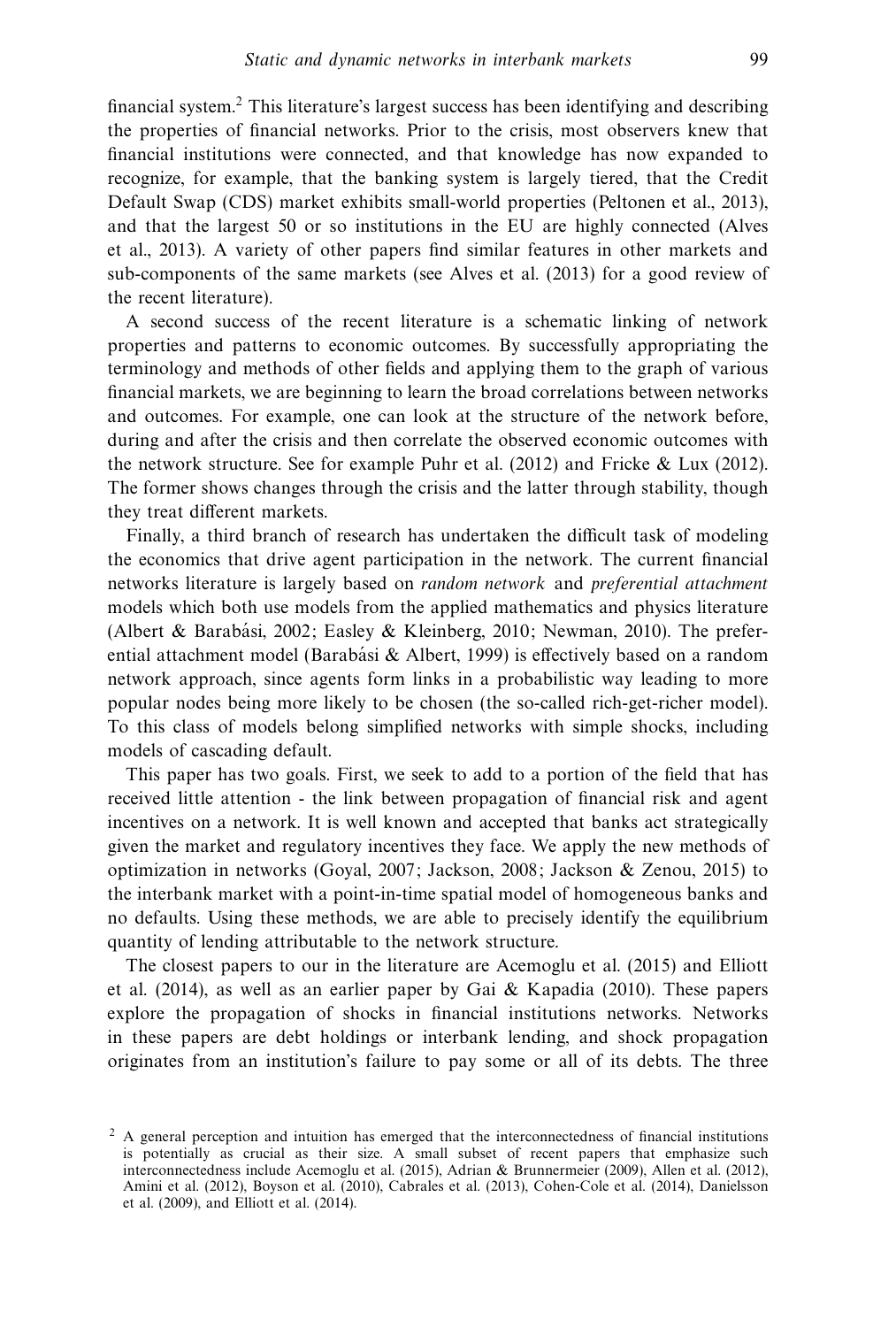papers' principal results reflect a spectrum of potential shocks from small to huge. Acemoglu et al. (2015) focus on the extremes and Elliott et al. (2014) highlight that intermediate cases can be particularly worrisome. These papers also discuss the gamut of network structures in terms of the consequences of shocks. Gai  $\&$ Kapadia (2010) highlight that the location of a shock and connectivity of a network will impact the outcome of a shock. Elliott et al. (2014) add a dimension to the analysis by including the level of cross-holdings of the network in addition to diversification of holdings. $3$ 

We complement this line of research by exploring a different dimension of shocks ones that do not emerge from a bankruptcy or other failure to pay. Instead, we explore shocks that occur as a result of financial incentives in the absence of default. Financial institutions regularly adjust market participation. Indeed, markets are characterized by increasingly fast re-optimizations of portfolios and asset holdings. These changes have lightning-fast impacts; as a result, changes in bank incentives can lead to changes in holdings long before any defaults take place or even in the complete absence of defaults. Bank runs and repo runs are simple examples of the potential adverse consequences of these actions.

By describing the bank optimization without default, we can then determine the impact on the network structure itself. In addition to being able to comment on the extant properties of different network structures, the model here can link the network structure to specific bank incentives and behaviors. For policy makers, this linkage is crucial. Much as competition regulators need an understanding of the behavior of market participants in order to make informed policy decisions as to the regulation of a given industry, a bank regulator must have information on bank behavior and incentives in order to make policy decisions. Our paper is among a relatively small set of papers to both explicitly model a set of bank behaviors and describe how behaviors change as a function of a complex market structure.

Our second goal is to use the description of bank behavior within a network to illustrate, how an understanding of this behavior can be formalized into a measure of systemic risk. In particular, we provide a measure that formally links the structure of a network to the propagation of incentives. We again look at a system without defaults, and illustrate how small changes in uncertainty, risk, or behavior can propagate through a network; this propagation leads to changes in volumes and prices in concrete and measurable ways. Indeed, we provide a closed form solution for each. This propagation is well understood from an institutional perspective; what remains is to link this type of phenomenon explicitly to network theoretical tools so that these phenomena can be understood structurally. Institutionally, there is a broad acceptance of the presence of contagion effects; fear of risk can spread rapidly in a variety of forms. The structural view is important because the exact topology of the network can fundamentally alter incentives and prices. Much in the same way that Elliott et al. (2014) calculate how particular network structures can be linked to particular default cascades, we provide a mechanism to link a shock without default

<sup>&</sup>lt;sup>3</sup> While we do not explore in this paper, our paper shares with Elliot et al. (2014) the possibility of non-monotonicity of impact from shocks. They occur in our model due to the generalizability of network structure and in Elliot et al. (2014) because of the presence of two dimensions of network connectivity.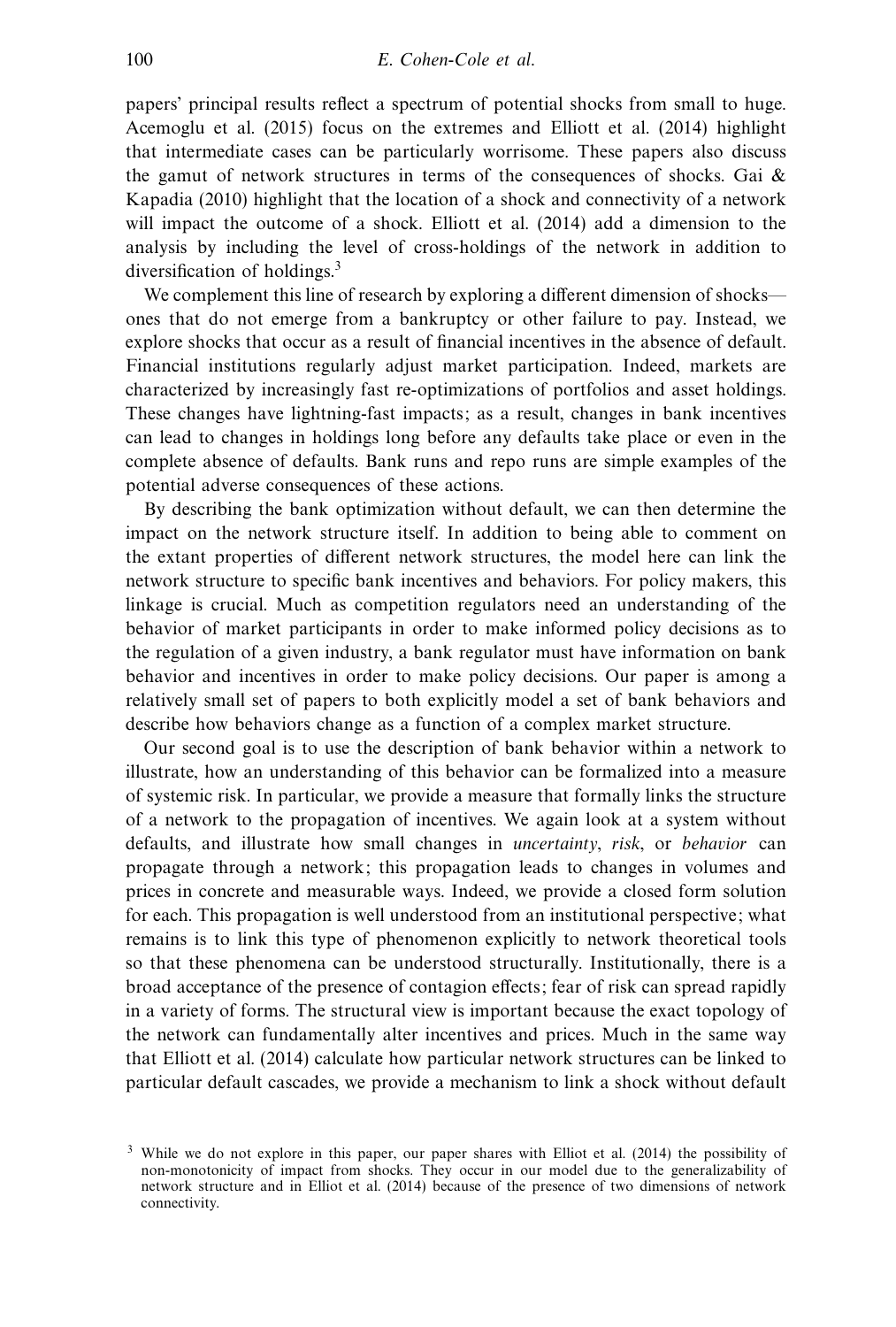

Fig. 1. Balance sheet.

to particular cascades. This provides a measure of total systemic risk, as well as illustrates a method to calculate the contribution of individual banks to this total. Importantly, both of these measures emerge directly from the optimization problem of banks.

To further capture the fact that financial networks are rapidly changing, we take the modeling exercise another step forward. As shocks hit a system, the existing pattern of network links will evolve over time. As such, reduced form and/or static spatial models of systemic risk may be insufficient for understanding the importance of interconnectedness on financial markets. With this in mind, we explicitly embed our static model into a complete dynamic model of network formation. Thus, we are able to characterize not only the equilibrium pattern of behavior at each point in time, but also describe how this behavior evolves over time. As banks form and break links, the structure of the network will change, and the nature of systemic risk with it. Our model is useful in that we can discuss how systemic events emerge even in the absence of defaults (e.g. runs on the bank, flights to quality, etc.).

Once we have developed the static and dynamic models, we look at the impact of the removal of a bank from the network on total activity. We derive an exact formula for the "key bank", i.e. the bank which once removed from the network reduces total activity (here total volume of loans) the most. This policy can help a regulatory authority (such as the European Central Bank (ECB)) to decide which bank should be bailed out in case of a financial crisis.

#### **2 Static model**

#### *2.1 Notation and model*

We begin with a simple static model of a bank whose balance sheet is given in Figure 1. On the asset side of the balance sheet, we include cash, loans and interbank loans. On the liability side, deposits, interbank borrowing and equity.

Our primary object of interest will be either interbank loans or interbank deposits. In addition, we specify a basic leverage constraint for each bank as:

$$
\xi e_i \geq \text{asserts}
$$

where  $e_i$  is the equity of bank *i* and  $\xi$  is the leverage constraint. For simplicity, we group cash and loans into a single variable  $X_i$  (i.e. loans  $+$  cash  $= X_i$ ). Then we can write that interbank loans at each point in time must satisfy two criterion. One,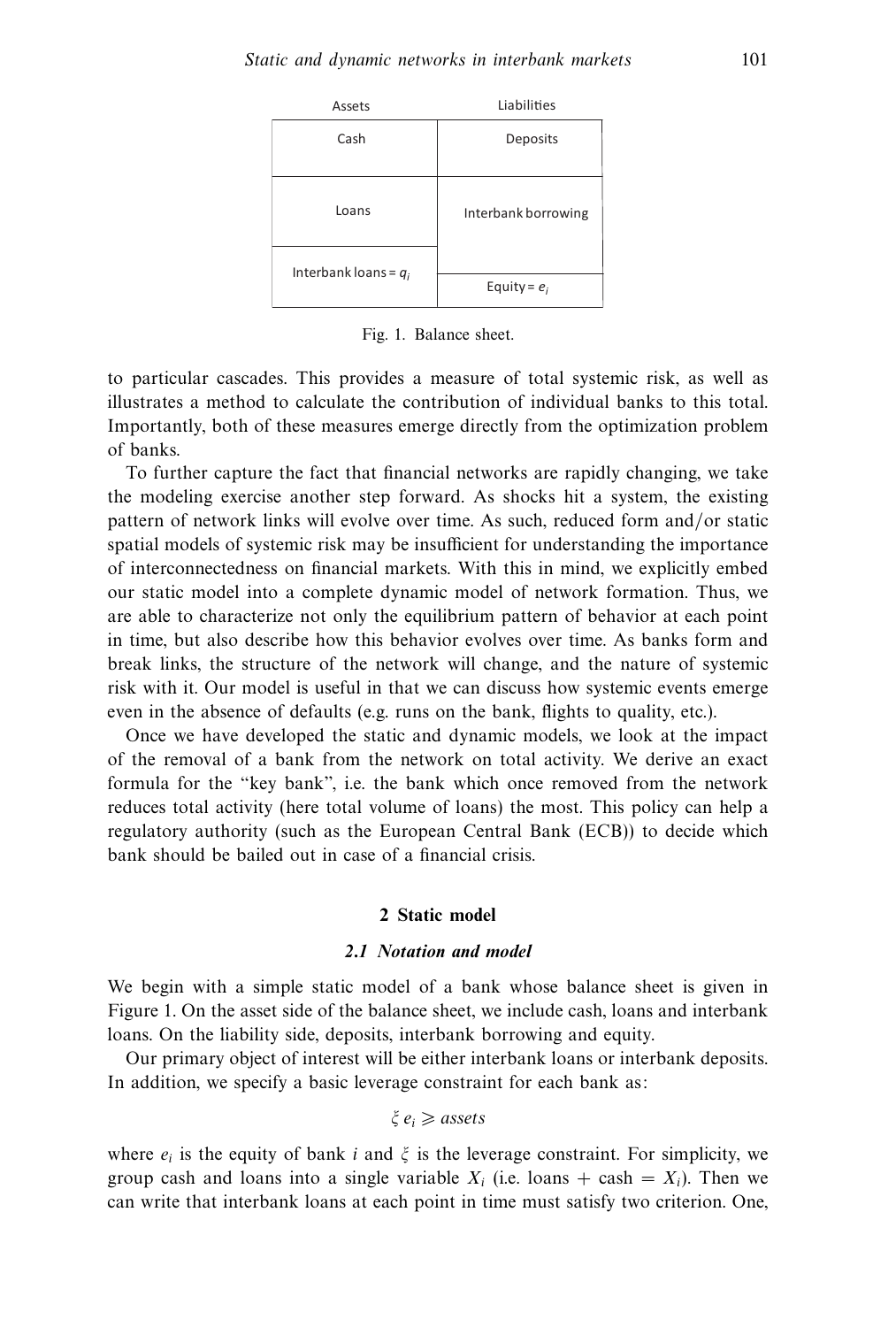given a value for liabilities and for *Xi*,

 $q_i =$ *liabilities<sub>i</sub>* –  $X_i$ 

The equality condition simply means that banks must match assets and liabilities. The assumption that interbank loans are the remaining choice on the balance sheet reflects the nature of this market. Precise deposits balances are determined by customer preferences, non-interbank loans are typically much longer maturity and cannot be underwritten or sold on a moment's notice with any reliability, and equity takes weeks or months to issue. Thus, in the perspective of a day or two, one of the only free variables for a bank to clear its balance sheet is the interbank market.<sup>4</sup>

Two, the leverage constraint requires that

$$
\xi e_i \geqslant X_i + q_i. \tag{1}
$$

This reflects the fact that banks cannot lend funds greater than some multiple of their equity. For example, in the 2000s, European banks were not bound explicitly by a leverage constraint. However, Basel capital constraints formed a type of upper bound on the quantity of lending possible. We include this feature particularly because new Basel III regulations explicitly discuss additional capital requirements for systemically important financial institutions (SIFIs). The borrowing side obviously has no such constraint.

As we develop the model, two key features will emerge: global strategic substitutability and local strategic complementarities. These will show that, as total quantities in the market increase, prices will fall. However, at the local level, between two agents, there will be an incentive to increase prices when quantities increase due to the complementarity effect. The model will find an equilibrium where these effects are balanced.

To our knowledge, the fact that we incorporate both local and global components adds to the financial networks literature; by incorporating both the direct network influences as well as the system-wide effects, our model is particularly suited to the description of financial markets. These markets are influenced both by prices (global) and network impacts (local).

We look at a population of banks. We define for this population a *network*  $g \in \mathscr{G}$ as a set of ex-ante identical banks  $N = \{1, \ldots, n\}$  and a set of *links* between them. We assume at all times that there are least two banks,  $n \geq 2$ . Links in this context can be defined in a variety of ways. In other work, they have represented the exchange of a futures contract (Cohen-Cole et al., 2014). In the banking networks that we study, the links will represent the presence of a interbank loan. This means, in particular, that the network is directed because bank *i* may make a loan to bank *j* (there is thus a link between them) while bank *j* may not make a loan to bank *i*.

In the language of graph theory, in a directed graph, a link has two distinct ends: a head (the end with an arrow) and a tail. Each end is counted separately. The sum of head endpoints count toward the *indegree* and the sum of tail endpoints count toward the *outdegree*. Because here we consider loans between banks, we will only

<sup>4</sup> We abstract for now from the ability to borrow from the central bank. This is an alternate mechanism to match the balance sheet. However, this type of borrowing typically comes at a penalty rate. We return to penalty rate borrowing in the policy section at end.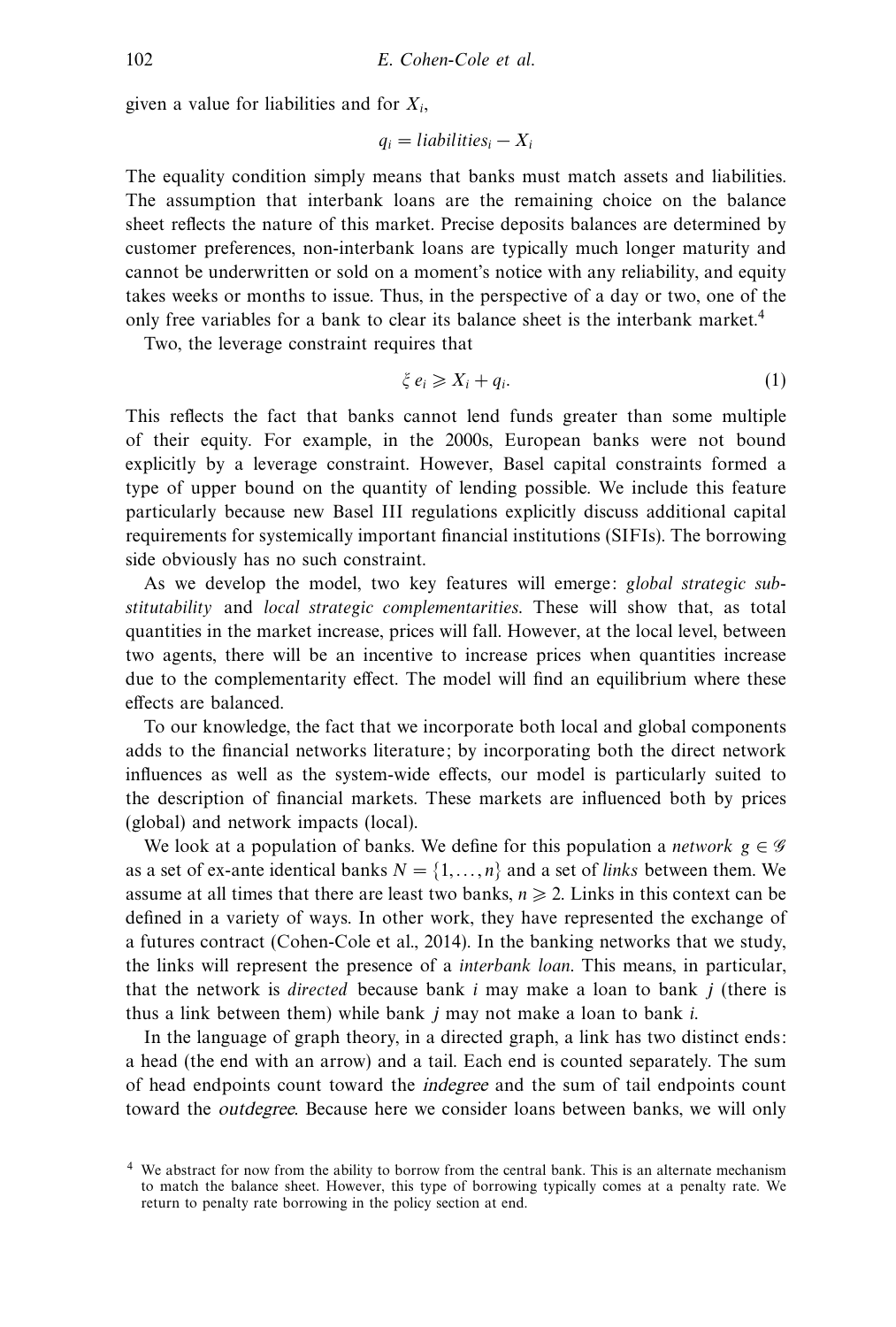consider outdegrees. Formally, we denote a link from bank *i* to bank *j* as  $g_{ij} = 1$ if bank *i* has given a loan to bank *j*, and  $g_{ij} = 0$ , otherwise. The set of bank *i*'s direct links is:  $N_i(g) = \{ j \neq i \mid g_{ij} = 1 \}$ . The cardinality of this set is denoted by  $n_i(g) = |N_i(g)|$ . In other words, the outdegree of bank *i*, denoted by  $n_i(g)$ , is the number of loans bank *i* has given, that is  $n_i(g) = \sum_j g_{ji}$ . The *n*-square adjacency matrix **G** of a network *g* keeps track of the direct connections in this network. Because the network is directed, **G** is asymmetric.<sup>5</sup>

We hypothesize that these direct links produce a reduction in costs of the collaborating banks. In other words, we assume that a financial institution's cost of doing business is lowered through their financial connections to other institutions, and by their neighbors doing more business. Although the following is outside the model, it is intuitive that if a financial institution *i* has a neighbor that does a lot of business, that institution will be able to lend money more reliably to *i* when *i* requires it, reducing the cost to *i* of using the interbank market to make up balance sheet shortfalls. This creates a new mechanism through which shocks can be transmitted. We believe that this mechanism is particularly appealing because it provides a natural motivation for financial connections to be established and can also help explain the observed structure of the interbank market.

This assumption seems to be strongly supported empirically. Treasury operations for a small deposit-taking entity with a single link typically consist of a daily phone call from the bank CFO to a regular, and typically much larger, counterparty to arrange to lending to the larger counterparty. For example, in the case of  $e\text{-MID}$ ,<sup>6</sup> the small bank must incur the fixed costs of participating even though it has only a single link. These operations are expensive to maintain as it takes the direct participation of senior management of the small bank to generate the loan. As banks increase their connections; however, the average unit costs associated with managing a treasury operation strongly decrease in the number of counterparties. Some evidence for this is seen in the fact that only a few banks serve as de-facto moneycenter banks. These institutions are capable of managing a multiplicity of links because of the high fixed and low average cost per counterparty.

We will model the quantity choice (i.e. volume of loans) based on competition in quantities of lending a la Cournot between *n* banks with a single homogenous product (a loan). We do not model the borrowing market but our analysis would be the same if we only focused on borrowers and not lenders. The distinction between lenders and borrowers is useful for three reasons. First, it allows us to look separately at what happens to each side of the market. Second, it allows us to use well-established competition frameworks, such as Cournot, which are based on the idea of a group of firms competing for customer business. Looking only at one side of the market (here interbank loans) allows this view. Third, looking at each side of the market individually reflects the fact that we need gross lending amounts to understand competitive forces. If a bank borrows \$100 and lends \$99,

<sup>5</sup> Vectors and matrices will be denoted in bold and scalars in normal text.

<sup>&</sup>lt;sup>6</sup> The e-MID SPA (or e-MID) was the reference marketplace for liquidity trading in the Euro area during the period 2002–2009. It was the first electronic marketplace for interbank deposits (loans), a market that has traditionally been conducted bilaterally.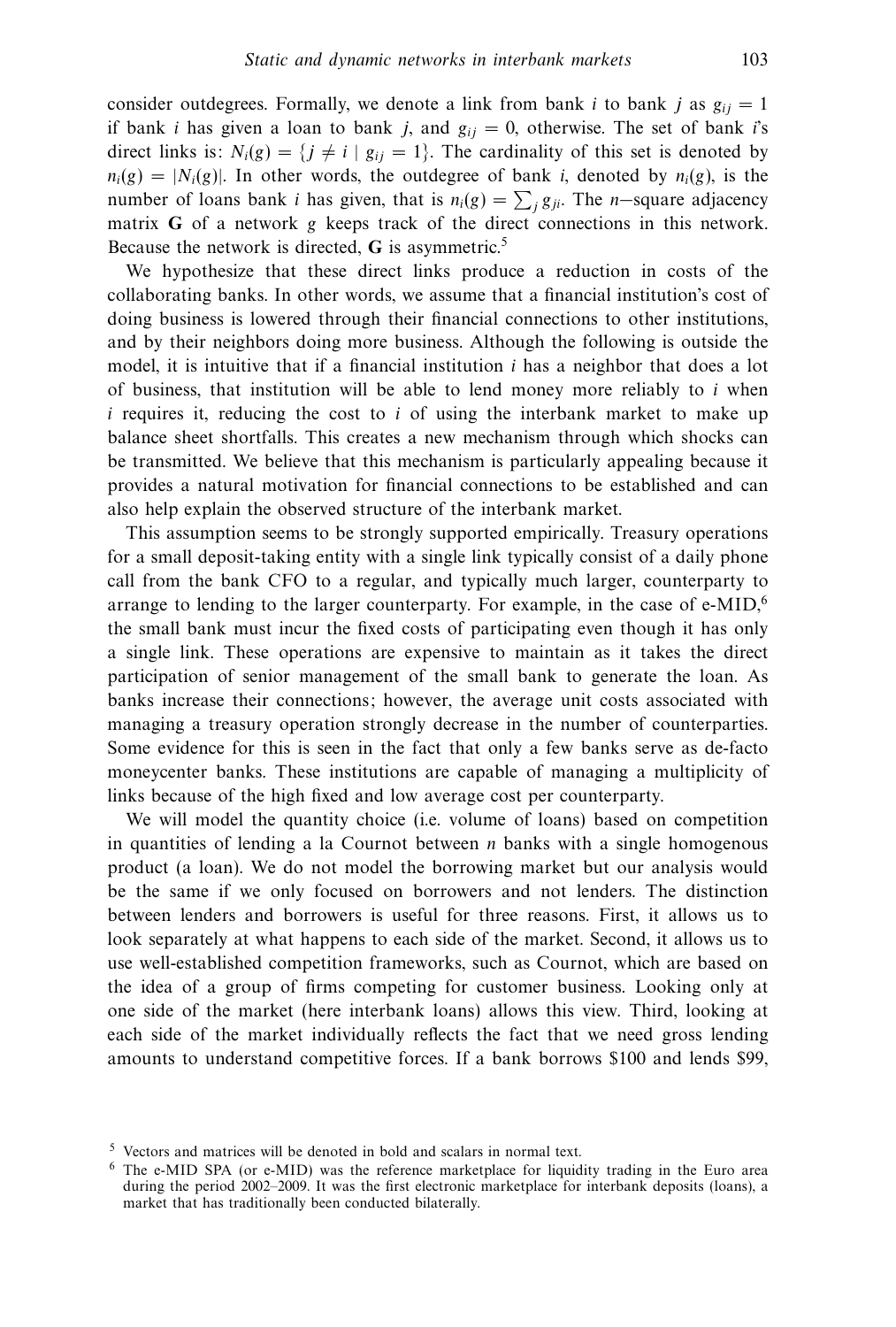to understand the network, we need to know both quantities; a netted \$1 borrowing does not capture the complexity and scale of the interactions.

We assume the following standard linear inverse market demand where the market price is given by:

$$
p = \theta - \sum_{j \in N} q_j \tag{2}
$$

where  $\theta > 0$ . This means that we assume that the *loan market is integrated* since there is a single market-clearing price and each bank is path-connected with any other bank (network component). This is true in the interbank market, for example the e-MID market. As stated above, we only look at one side of the market. If we analyze the lenders' behavior only, then *p* determines the price (interest rate) of loans between banks. If we study the borrowers' behavior, then *p* reflects the price of borrowing between banks. Observe that issues like the riskiness of the lenders or borrowers are ignored here. As stated above, in this paper, we focus on the lenders' behavior.

The marginal cost of each bank  $i \in N$  is  $c_i(g)$ . The profit function of each bank *i* in a network *g* is therefore given by:

$$
\pi_i(g) = pq_i - c_i(g)q_i
$$
  
=  $\theta q_i - \sum_{j \in N} q_i q_j - c_i(g)q_i$ 

where  $q_i$  is the loan quantity produced by bank *i*. We assume throughout that  $\theta$  is large enough so that price and quantities are always strictly positive.

Our specification of inter-related cost functions is as follows. The cost function is assumed to be equal to:

$$
c_i(g) = c_0 - \phi \left[ \sum_{j=1}^n g_{ij} q_j \right]
$$
 (3)

where  $c_0 > 0$  represents a bank's marginal cost when it has no links while  $\phi > 0$  is the cost reduction induced by each link formed by a bank. The parameter  $\phi$  could be bank specific as well so that  $\phi_i$ , but for simplicity of notation, we do not report this case.

Equation (3) means that the marginal cost of each bank *i* is a decreasing function of the quantities produced by all banks  $j \neq i$  that have a direct link with bank *i*. As stated above, this is because the operational costs of a trading floor or treasury operation decline per dollar of loan as loan size increases. This is the specification that drives the functional relationships between banks.

To ensure that we obtain a reasonable solution, we assume that  $c<sub>0</sub>$  is large enough so that  $c_i(g) \geq 0$ ,  $\forall i \in N$ ,  $\forall g \in \mathscr{G}$ . The profit function of each bank *i* can thus be written as:

$$
\pi_i(g) = pq_i - c_i(g)q_i
$$
  
=  $\theta q_i - \sum_{j \in N} q_i q_j - c_0 q_i + \phi \sum_{j=1}^n g_{ij} q_i q_j$   
=  $aq_i - q_i^2 - \sum_{j \neq i} q_i q_j + \phi \sum_{j=1}^n g_{ij} q_i q_j$  (4)

where  $a \equiv \theta - c_0 > 0$ .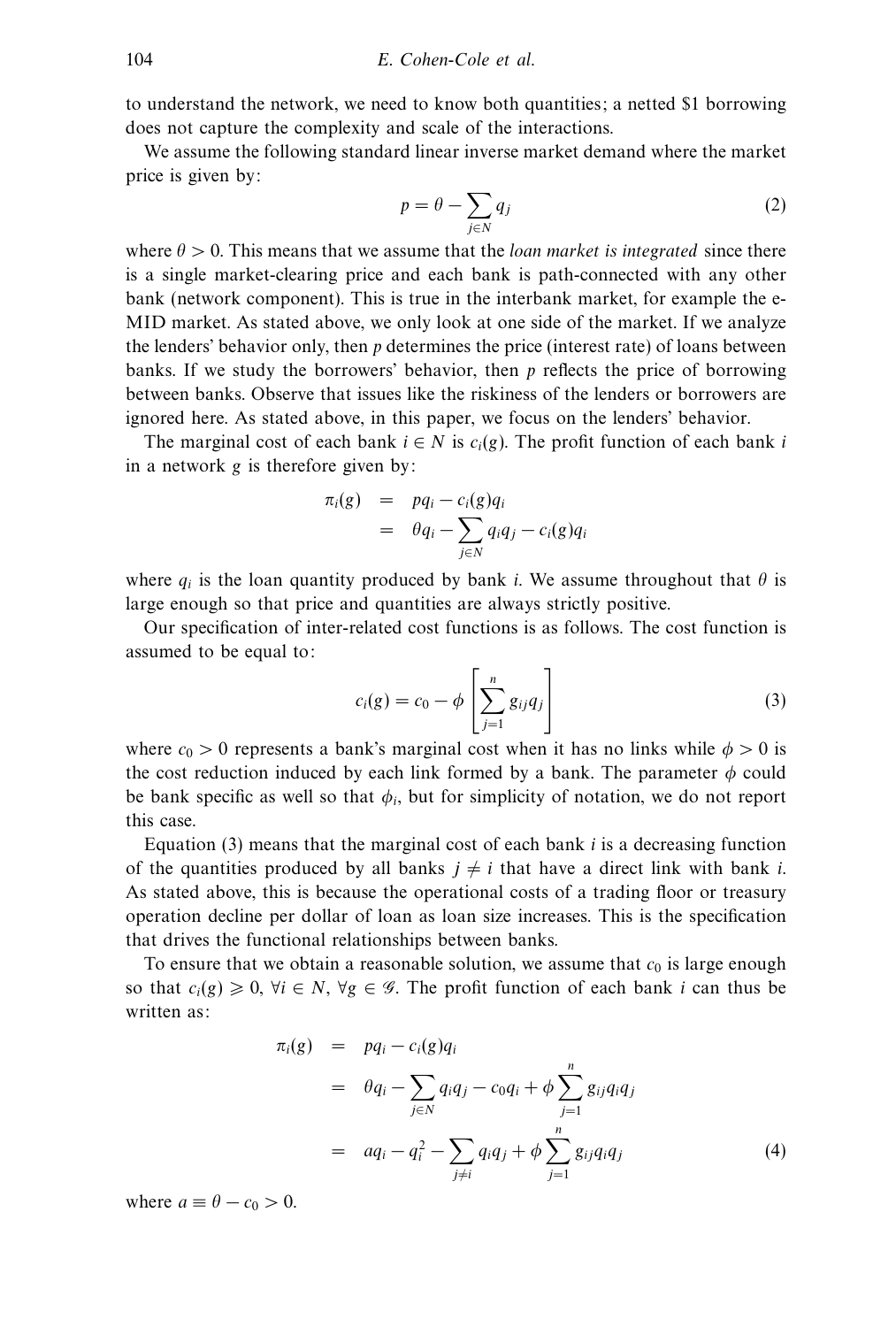We highlight a few features of Equation (4). First, we can see that profits are a negative function of total loans. This we call *global strategic substitutability*, as the effect operates only through the market and not through the direct links that form the network. So as  $q_j$  increases,  $\frac{\partial \pi_i(g)}{\partial q_i}$  is reduced as demand falls.

Second, we can see that profit is increasing in the quantity of direct links, via the cost function impact. This we refer to as local strategic complementarities since if *j* is linked with *i*, then if  $q_j$  increases  $\frac{\partial \pi_i(g)}{\partial q_i}$  is increased because of the reduction in the cost. Total profits are of course, dependent on the two jointly.

Third, we can define  $\sigma_{ij}$  as the cross partial of profitability with respect to a bank's quantity change and another bank's quantity change. We have:

$$
\sigma_{ij} = \frac{\partial^2 \pi_i(g)}{\partial q_i \partial q_j} = \begin{cases} \overline{\sigma} = -1 + \phi & \text{if } g_{ij} = 1 \\ \underline{\sigma} = -1 & \text{if } g_{ij} = 0 \end{cases}
$$
(5)

so that  $\sigma_{ij} \in {\sigma, \overline{\sigma}}$ , for all  $i \neq j$  with  $\sigma \leq 0$ .

This last feature highlights the mechanism of the model. A shock to a connected bank changes the incentives of a bank to lend, precisely through the function (5). Notice that the model generates systemic risk insofar as shocks that impact a given bank, such as an exogenous decrease in capital and ability to lend, pass through to the rest of the market through a competition mechanism. The global effect of the reduction in lending by a single bank is an increase by others. The local effect, however, that passes through the network linkages, is that costs increase. As a result, loan volumes of direct network links decline as well. Once network links change their choices, their links do so as well, and so on.

This dual effects and implicit tradeoffs have policy implications. Competition in a network context/connected industries requires an understanding of how firms' interconnections impact their pricing and volume decisions. These linkages can lead to local cascades and reductions in total lending even when the system as a whole is not at risk.

#### *2.2 Equilibrium loans*

Consider a Cournot game in which banks choose a volume of interbank lending conditional on the actions of other banks. This game requires common knowledge of the actions of other banks. Agents have the defined profit function in Equation (4), which implies that cost is intermediated by the network structure.

It is easily checked that the first-order condition for each bank *i* is given by:

$$
q_i^* = a - \sum_{j=1}^{j=n} q_j + \phi \sum_{j=1}^n g_{ij} q_j \tag{6}
$$

We now characterize the Nash equilibrium of the game. Denote by  $\mathbf{b}(g, \phi)$  the  $(n \times 1)$  vector of Katz–Bonacich centralities, which is formally defined in Appendix A. For all  $\mathbf{b}(g, \phi) \in \mathbb{R}^n$ , denote  $b(g, \phi) = b_1(g, \phi) + \cdots + b_n(g, \phi)$  as the sum of its coordinates.

#### Proposition 1

Consider a network game where links are represented by loans between *n* banks and where the profit function of each bank *i* is given by Equation (4). Then this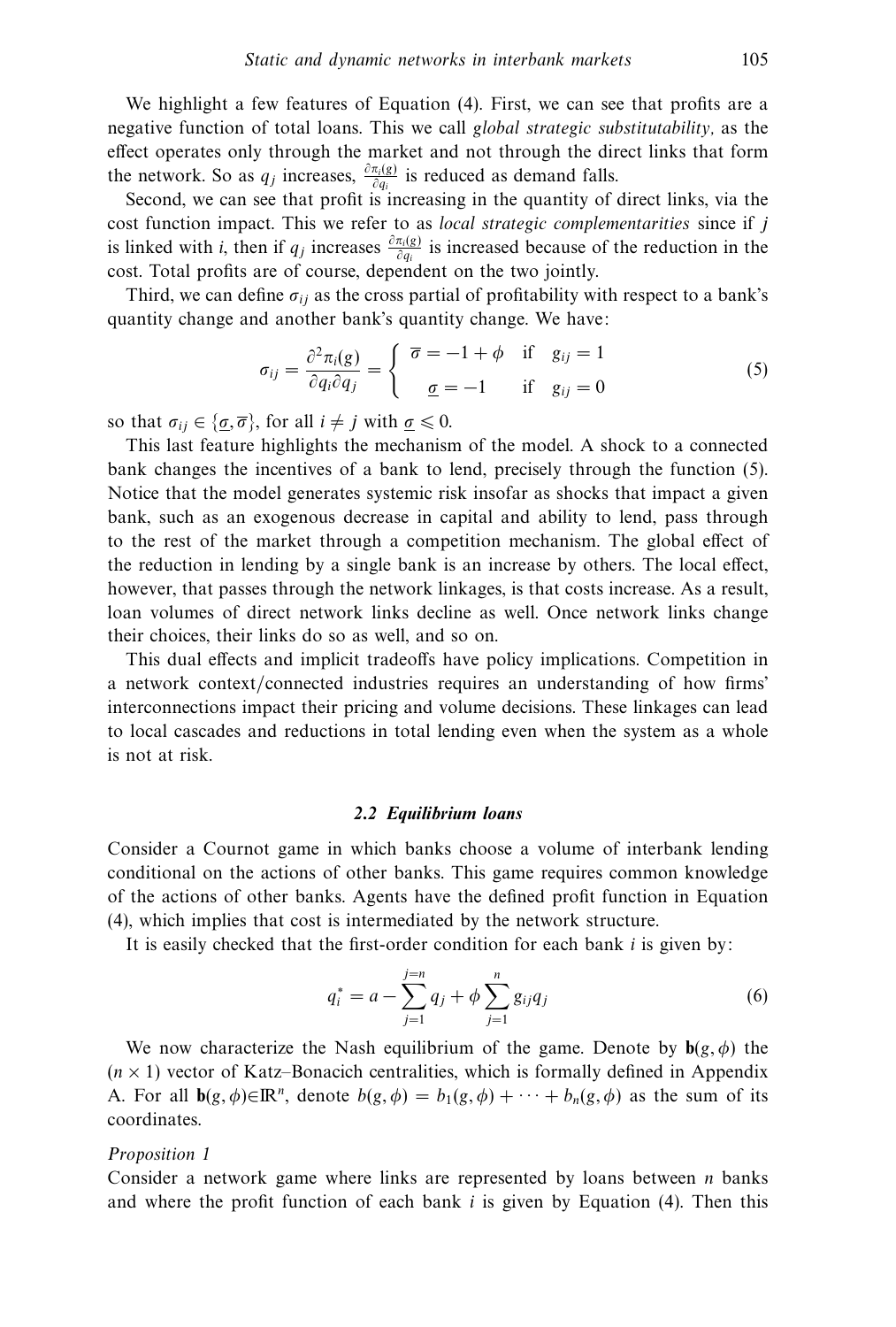game has a unique Nash equilibrium in pure strategies if and only if  $\phi \omega(\mathbf{G}) < 1$ . This equilibrium **q**<sup>∗</sup> is interior and given by:

$$
\mathbf{q}^* = \frac{a}{1 + b(g, \phi)} \mathbf{b}(g, \phi) \tag{7}
$$

The equilibrium profit is then given by:

$$
\pi_i^* = (q_i^*)^2 = \frac{a^2 b_i^2 (g, \phi)}{[1 + b(g, \phi)]^2}
$$
\n(8)

This result is a direct application of Theorem 1 in Ballester et al. (2006). Appendix B shows in more detail how the first order condition can be written as a function of Katz–Bonacich centrality. It also provides an example.

This solution is useful for a couple of reasons: one, notice that this equation provides a closed form solution to the game with any number of banks and to calculate output, only the matrix of interconnections **G** and the bank specific cost functions are needed. Two, this equation provides the basis for estimation of any network linked bank decision. We explore this implication in more detail below in Section 3.

A key parameter in this equilibrium result is  $\phi$ , the coefficient in the Equation  $(18)$  that measures how much of a shock to a given bank is passed on to connected banks. While we don't explore in this paper, our paper shares with Elliot et al. (2014) the possibility of non-monotonicity of impact from shocks. They occur in our model due to the generalizability of network structure and in Elliot et al. (2014) because of the presence of two dimensions of network connectivity. The equilibrium in our model is a measure of the pass-through rate, but notice that diverse network structures lead to potentially widely diverse impacts of shocks that depend on the location and severity of the shock as well as the structure of the network.

To illustrate this issue, denote by  $q^{NO*}$  the Nash equilibrium in loan quantities where there is no network and by  $q_i^{NET*}$  the same quantity where banks are connected by a network (defined by Equation (7)). We have the following result, which proof is given in Appendix C.

## Proposition 2

Assume that  $\phi \omega(\mathbf{G}) < 1$ . Then,

$$
q_i^{NET*} = q_i^{NO*} + \frac{\phi}{(1+n)} \left[ n \sum_{j=1}^n g_{ij} q_j^* - \sum_{k \neq i}^n \sum_{j=1}^n g_{kj} q_j^* \right]
$$
(9)

In the case of a dyad, i.e. we have:

$$
q^{NET*} = \frac{3}{(3-\phi)} q^{NO*}
$$
 (10)

Proposition 2 illustrates that  $\phi$  is a multiplier and, in our context, is a measure of systemic risk that propagates risk through incentives. The intuition of Equation (9) is clear. Total output is higher with networks than without networks and the difference is measured as  $q^{NET*} - q^{NO*} = (\frac{\phi}{1+n}) \sum_{i=1}^{n} \sum_{j=1}^{n} g_{ij} q_j^* > 0$ . In other words, total lending increases by this value when network effects are present. This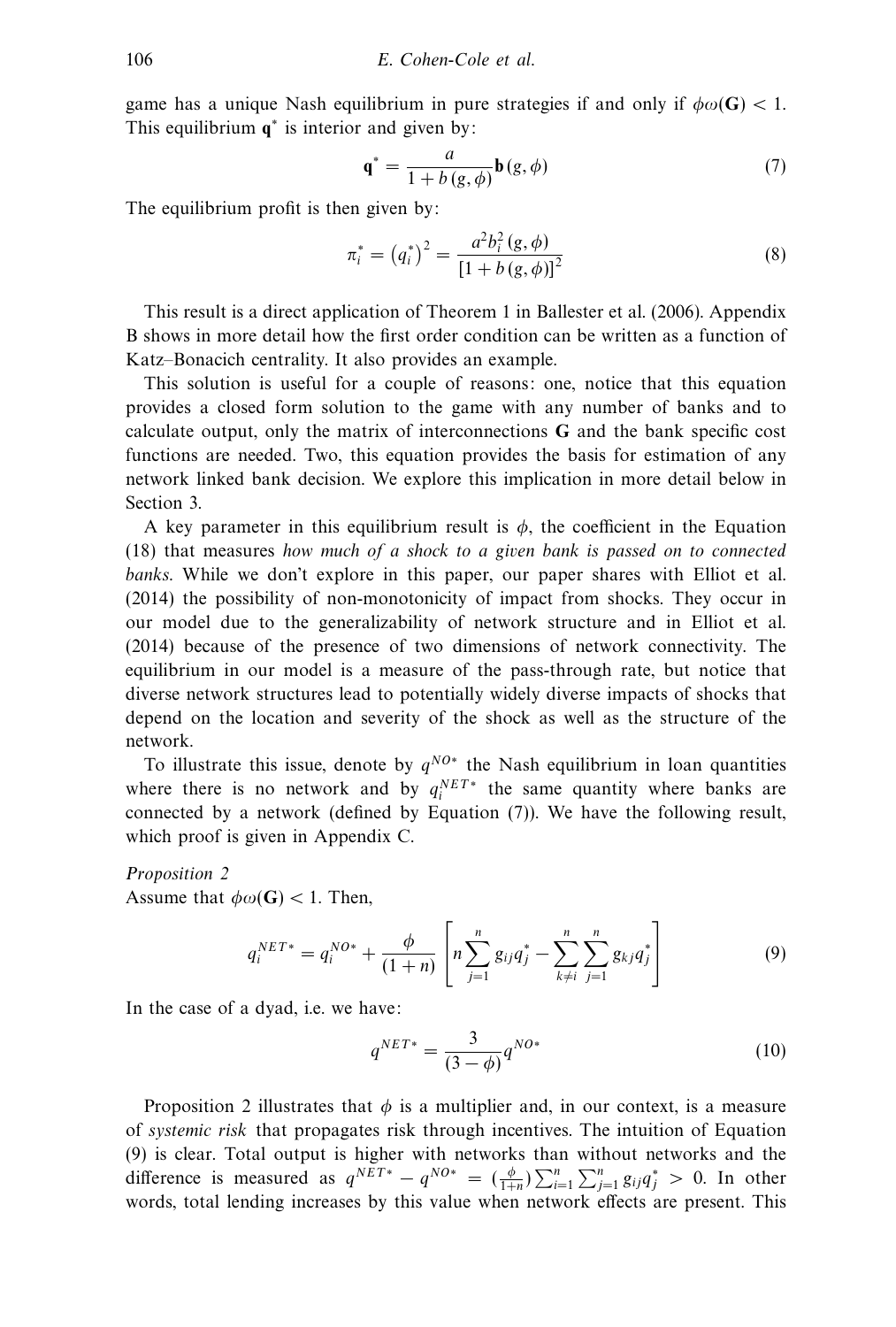implies that prices of loans are much lower with networks since  $p^{NO*} = p^{NET*} +$  $(\frac{\phi}{1+n})\sum_{i=1}^n\sum_{j=1}^n g_{ij}q_j^*$ , which creates even more interactions (i.e. loans). As a result, profits are also higher with networks. The implications are clear. In normal times, the system relies on network structure to boost lending and profits—without the network, both would be lower. As a result, even in the absence of any actual losses, shocks to structure are costly in part because they unwind this benefit at a rapid pace. We continue this notion by articulating a measure of system risk that measures the system's fragility vis-a-vis the collapse or contraction of the network benefit.

In Equation (10), we consider the dyad, i.e. the case of two banks *A* and *B* ( $n = 2$ ). In that case, the multiplier is equal to  $3/(3-\phi) > 1$ . One can see that this multiplier increases in  $\phi$  so that the higher is  $\phi$ , the higher is the quantity of loans that will be given to each bank. This means, in particular, that if there is a shock to this economy,  $\phi$ , the *systemic risk*, will propagate the risk at a factor of  $3/(3 - \phi)$ . In other words, if for example  $\phi = 0.5$ , then an isolated bank will provide a volume of loans equal to  $q^{NO*}$  while if it has only a single connection, its volume increases by 20%.

#### *2.3 Equilibrium prices*

One of the powerful features of the model is that it provides a structural link between the network pattern and the equilibrium market price for interbank loans. Changing the network structure changes equilibrium prices. Indeed, this is true because these prices incorporate the network benefit. Throughout this paper, our cost function is closely related to our findings. We emphasize this tight relationship between a cost function and the incentives to lend in a financial network not because this is the sole possible description of the market. Instead, it enables us to illustrate the fact that incentives impact prices/volumes through network architecture in a clear and measurable way. This can be observed through two features of the model. First, the equilibrium quantity for each bank is expressed precisely in Equation (7). As the sum of these quantities change, the global effect, as in any market, will be to influence prices. This is what we labeled global strategic substitutability, above. Two, the individual patterns of links in the network will influence the local loan decisions. These *local strategic complementarities* also influence aggregate prices.

To be more precise, using the linear inverse market demand of Equations (2) and (7), we obtain the following equilibrium price of loan transactions:

$$
p^* = \theta - \sum_{j \in N} q_j^* = \theta - \frac{ab(g, \phi)}{1 + b(g, \phi)}
$$
(11)

where  $a = (\theta - c_0)$ .

## Example 1

Consider the two following directed networks: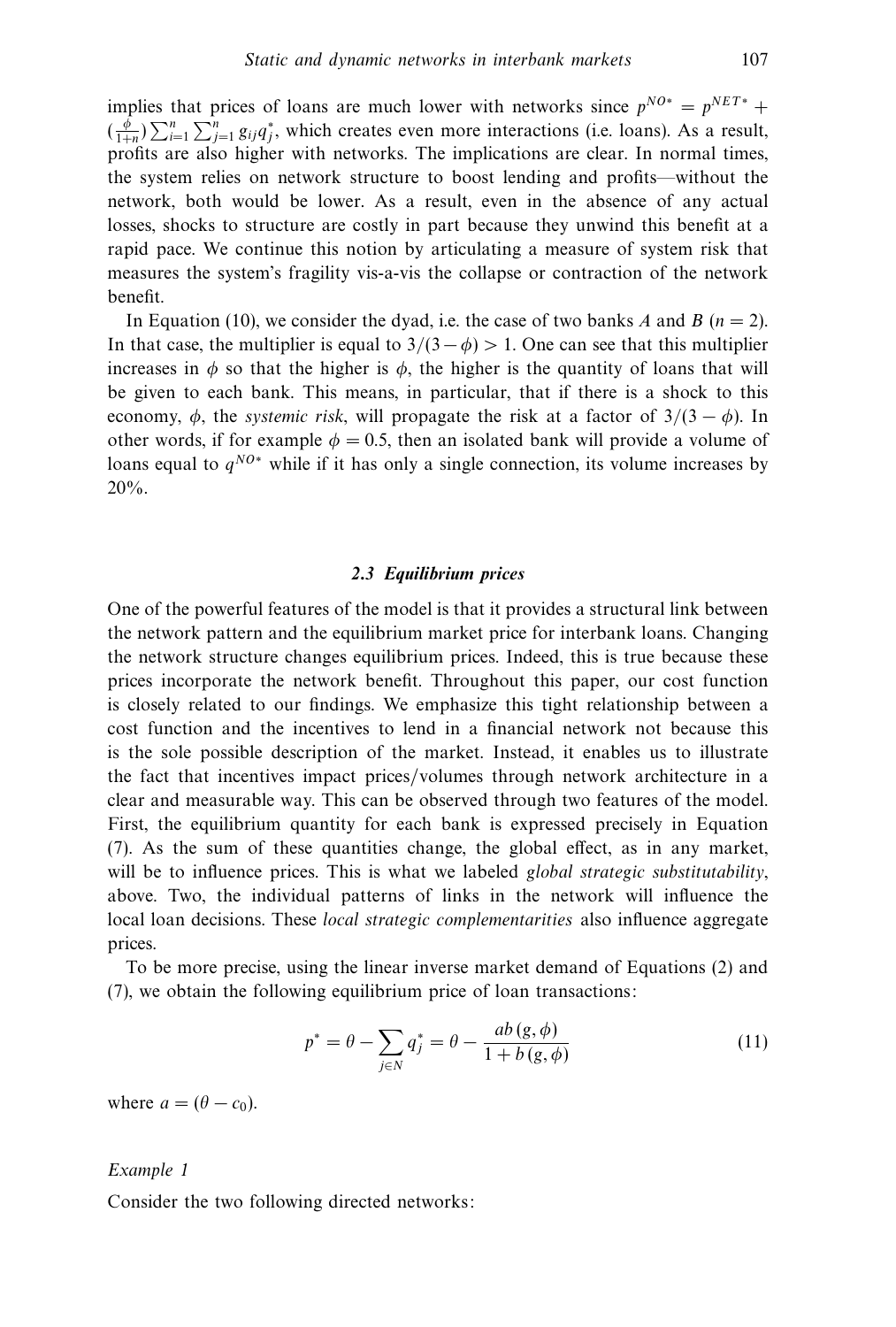

Fig. 2. Two different directed networks.

The network on the left panel is a quasi-circle (and its adjacency matrix is denoted by **G***<sup>C</sup>*) while the network on the right panel is a quasi-star (and its adjacency matrix is denoted by  $\mathbf{G}^{S}$ ). We have:<sup>7</sup>

$$
\mathbf{G}^C = \begin{bmatrix} 0 & 1 & 0 & 0 \\ 0 & 0 & 1 & 1 \\ 0 & 0 & 0 & 1 \\ 1 & 0 & 0 & 0 \end{bmatrix} \quad \text{and} \quad \mathbf{G}^S = \begin{bmatrix} 0 & 0 & 0 & 1 \\ 0 & 0 & 1 & 1 \\ 0 & 0 & 0 & 1 \\ 0 & 0 & 1 & 0 \end{bmatrix}
$$

where the first row corresponds to bank *A*, the second row to bank *B*, etc. Observe that we have a directed network (since loans are by definition directed) and thus the adjacency matrices are *asymmetric*. We focus on *outdegrees* only, i.e. links (i.e. loans) that go from one bank to the other one. In other words, we analyze the lending market. For example, in the quasi-circle network, the first row of  $\mathbf{G}^C$  indicates that bank *A* has given a loan to bank *B* only while, the second row of **G***<sup>C</sup>* shows that bank *B* has given a loan to banks *C* and *D*. If, for example, we calculate **G***C***1**, where **1** is a vector of 1, then each row gives the total number of loans each bank has given to other banks in network  $\mathbf{G}^C$ . The same interpretation can be made for  $\mathbf{G}^S$ . Observe also the two networks have the same total number of banks (4) and have the same total numbers of loans (5) but have a different structure.

In this framework, the Katz–Bonacich centrality is a measure of "popularity" since the most central bank (i.e. node) is the one that makes the higher number of loans (i.e. links). Fortunately, the symmetry of the adjacency matrix does not play any role in the proof of Proposition 1 and thus the results are true for both directed and undirected networks. We can see here how prices vary as a function of even relatively small changes in network structure. Using Proposition 1, the unique Nash equilibrium is given by:

$$
\begin{bmatrix} q_A^{C*} \\ q_B^{C*} \\ q_C^{C*} \\ q_D^{C*} \end{bmatrix} = \frac{(\theta - c_0)}{5 + 5\phi + 6\phi^2 + 2\phi^3 - \phi^4} \begin{bmatrix} 1 + \phi + 2\phi^2 + \phi^3 \\ 1 + 2\phi + 2\phi^2 + \phi^3 \\ 1 + \phi + \phi^2 \\ 1 + \phi + \phi^2 + \phi^3 \end{bmatrix}
$$

<sup>&</sup>lt;sup>7</sup> The largest (noncomplex) eigenvalue for  $G^C$  is 1 and for  $G^S$ , it is also 1. As a result, the eigenvalue condition  $\phi \omega(\mathbf{G}) < 1$  is  $\phi < 1$  for both networks.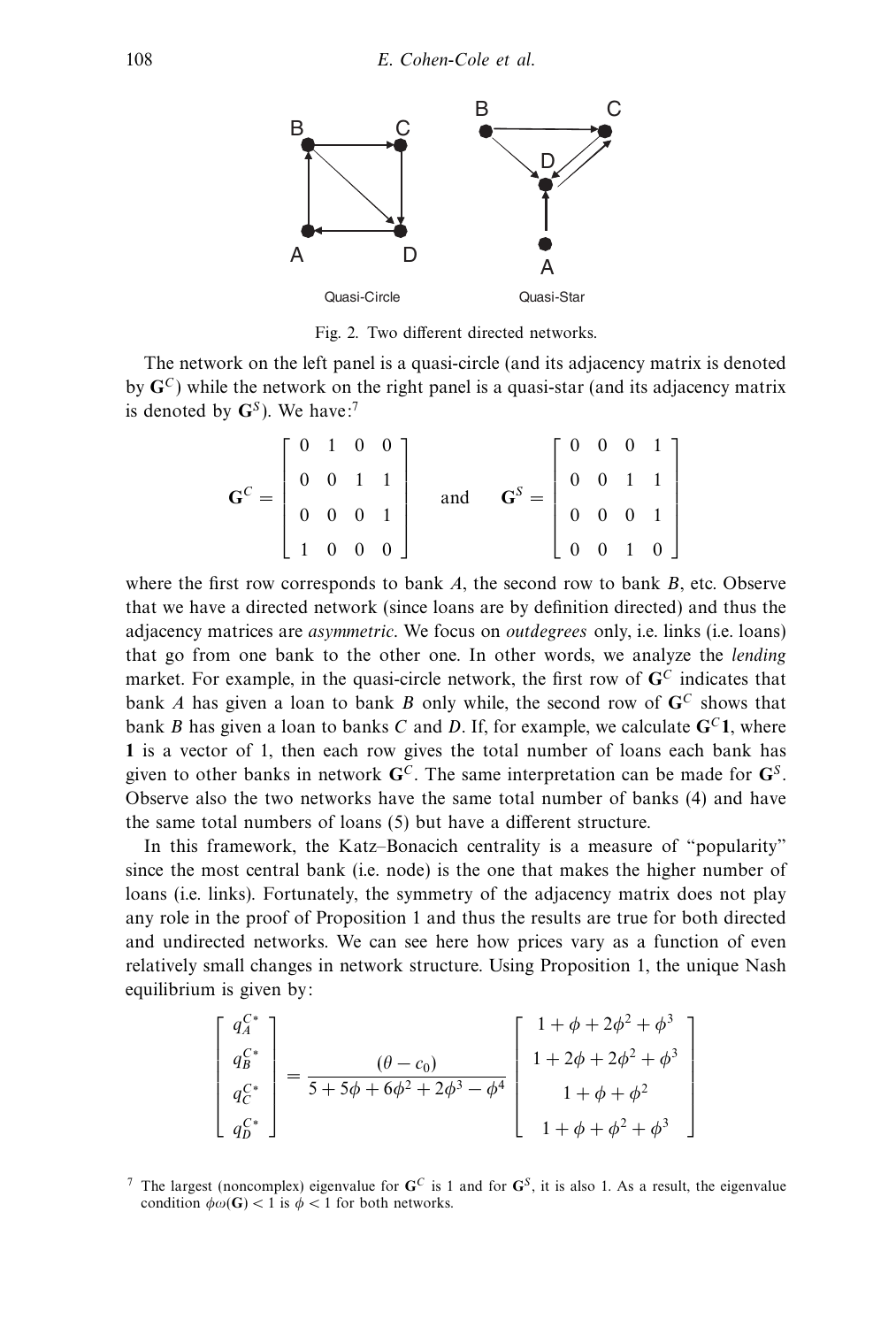for the quasi-circle network and

$$
\begin{bmatrix} q_A^{S^*} \\ q_B^{S^*} \\ q_C^{S^*} \\ q_D^{S^*} \end{bmatrix} = \frac{(\theta - c_0)}{5} \begin{bmatrix} 1 \\ 1 + \phi \\ 1 \\ 1 \\ 1 \end{bmatrix}
$$

for the (quasi)star-shaped network. The quasi-circle network where bank *B* has the highest Katz–Bonacich centrality (and thus provides the highest number of loans) is less symmetric than the (quasi)star-shaped one. Bank *A* is the second most active bank because it provides a loan to *B*—followed by bank *D* and then bank *C*. On the contrary, for the quasi-star network, banks *A*, *C*, and *D* provide the same number of loans while bank *B* has the highest Katz–Bonacich centrality. This is because they all lend to the same bank, *D*.

What is interesting here is the impact of network structure on the aggregate equilibrium price of loans. In the circle network, each loan is priced at

$$
p^{C*} = \frac{(1 - \phi^3 - \phi^4) \theta + (4 + 5\phi + 6\phi^2 + 3\phi^3)c_0}{5 + 5\phi + 6\phi^2 + 2\phi^3 - \phi^4}
$$

where  $\theta$  is the market demand from Equation (2) and  $\phi$  is the coefficient in the Equation (18). For the star-shaped network, we obtain:

$$
p^{S*} = \frac{(1 - \phi) \theta + (4 + \phi) c_0}{5}
$$

As a result, with four banks *A*, *B*, *C*, and *D*, depending on the network structure, the price for loans can differ. Indeed, it is easily verified that  $p^{S^*} > p^{C^*}$ . This reflects the fact that the quasi-star network induces less competition and thus less loan output than the quasi-circle network. This example also highlights that cost complementarities are the key force behind the impact of networks on competition.

#### *2.4 Equilibrium behavior with leverage constraints*

Remember that we have a leverage constraint given by Equation (1). We need to check that the Nash equilibrium satisfies this condition. Define  $\overline{q}_i \equiv \xi e_i - X_i$ . Since *ξ*, *ei* and *Xi* are purely exogenous variables, we consider three possibilities.

Proposition 3 Assume that  $\phi \omega(\mathbf{G}) < 1$ . Then,

- i. If no banks are constrained by the leverage constraint, i.e. the equilibrium quantity of loans  $q_i^*$ , defined by Equation (7), is such that  $q_i^* \leq \overline{q_i}$ , for all  $i = 1, \ldots, n$ , then all banks play the Nash equilibrium quantity of loans  $q_i^*$ defined by Equation (7).
- ii. If all banks are constrained so that  $q_i^* > \overline{q}_i$ , for all  $i = 1, ..., n$ , in equilibrium, all banks provide loans equal to  $q_i^* = \overline{q}_i \equiv \xi e_i - X_i$ .
- iii. If some banks are constrained by the leverage constraint and some are not, then banks for which  $q_i^* \leq \overline{q}_i$  will provide loans made by  $q_i^*$ , defined in Equation (7), while those for which  $q_i^* > \overline{q}_i$ , will provide  $q_i^* = \overline{q}_i \equiv \xi e_i - X_i$ .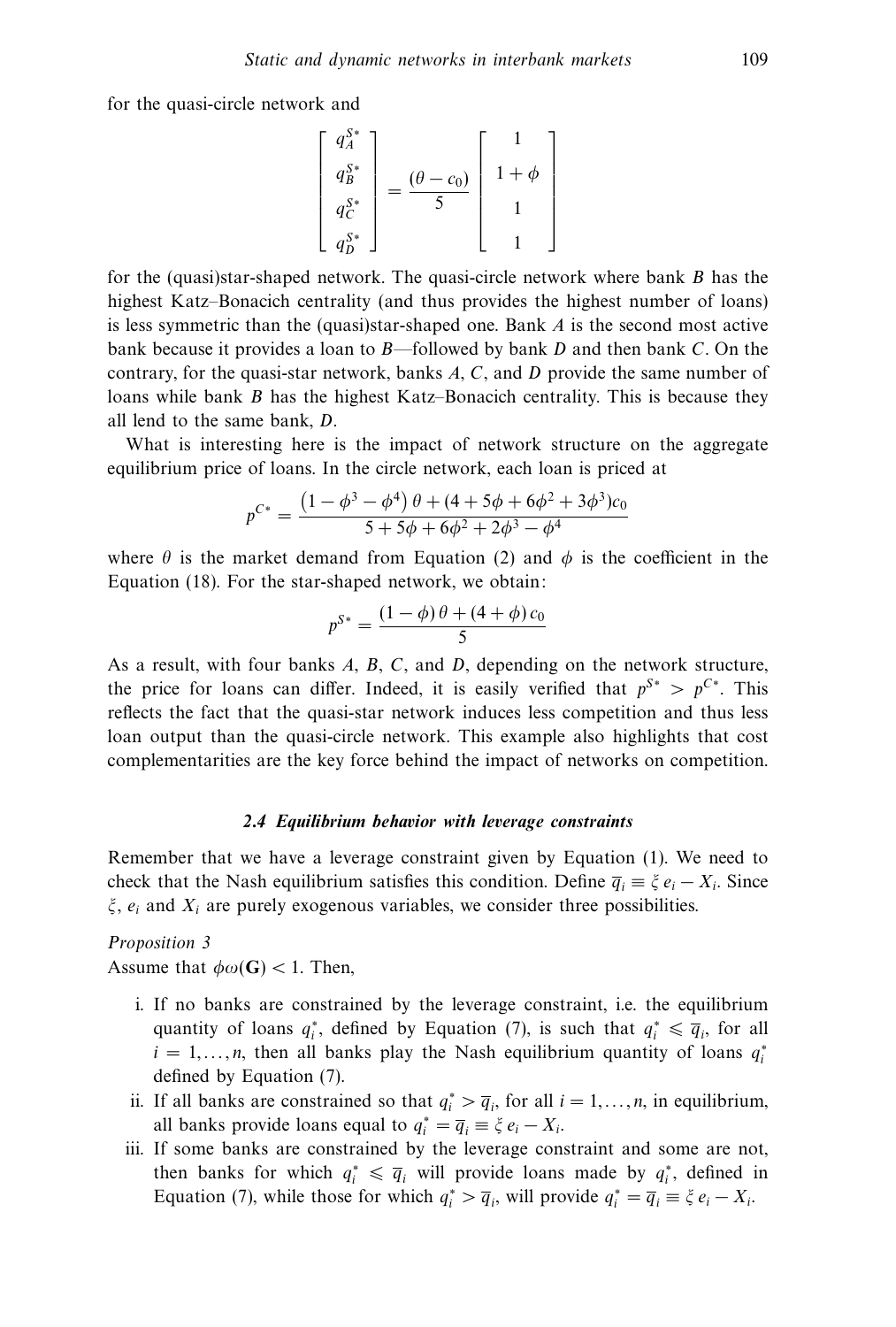This difference between constrained and unconstrained suggests that increasing the fraction of constrained banks leads to a smaller fraction of banks propagating incentives through the network. This can have a range of potential impacts on total systemic risk and the allocation of risk in the system. Indeed, when *ξ* increases, more and more banks are constrained in their loan possibilities and are more likely to hit the leverage constraint so that  $q_i^* = \overline{q}_i \equiv \xi e_i - X_i$ . Interestingly, this depends on the network structure so that the same bank with the same leverage constraint can behave differently depending on the network it belongs to. Consider again Example 1 (Figure 2) and assume for bank *C* that<sup>8</sup>

$$
\frac{(\theta - c_0) (1 + \phi + \phi^2)}{5 + 5\phi + 6\phi^2 + 2\phi^3 - \phi^4} < \overline{q}_C < \frac{(\theta - c_0)}{5}
$$

This implies that  $q_C^{S^*} > \overline{q}_C$  and  $q_C^{C^*} < \overline{q}_C$  and thus, in equilibrium,

$$
q_C^{C^*} = \frac{(\theta - c_0) (1 + \phi + \phi^2)}{5 + 5\phi + 6\phi^2 + 2\phi^3 - \phi^4}
$$
 and  $q_C^{S^*} = \overline{q}_C \equiv \xi e_C - X_C$ 

In other words, the same bank *C* in the quasi-circle network will provide its Nash equilibrium quantity of loans, but in the star-shaped network will hit the leverage constraint and will lend loans so that  $q_C^{S^*} = \overline{q}_C$ . This is true for a given  $\xi$ . When *ξ* increases then banks are more likely to hit the leverage constraint and will not provide their "optimal" (i.e. Nash equilibrium) quantity of loans. The policy implication is that leverage constraints limit lending not only via directly constrained banks by also by an additional amount as these restrictions propagate through the network.

#### **3 Framework for empirical analysis**

We begin by defining a network of banks. Banks conduct transactions with other banks nearly continuously; as such, we make an assumption about what defines a network. Since the vast majority of transactions are overnight transactions and banks use the interbank loan market for rectifying deposit imbalances, one can summerize that a reasonable network is characterized by the transactions that occur in a short time frame. A one-day time period is a natural time period to start with. That said, many overnight interbank loans are rolled over the following day. While the lending bank typically has the option to withdraw funding, the persistence in relationships implies that the networks that determine lending choices may be slightly longer than a day. We will use one day as a benchmark measure of networks.

Further supporting the use of a short-term network measure, the model above takes the interbank lending/borrowing decision as the tool to balance the bank's assets and liabilities, taking the remainder of the balance sheet as given. Once we consider other assets and liabilities with longer maturities, alternate network measures may be important.

<sup>8</sup> Observe that, since  $\phi$  < 1, we have:

$$
\frac{(\theta - c_0) (1 + \phi + \phi^2)}{5 + 5\phi + 6\phi^2 + 2\phi^3 - \phi^4} < \frac{(\theta - c_0)}{5}
$$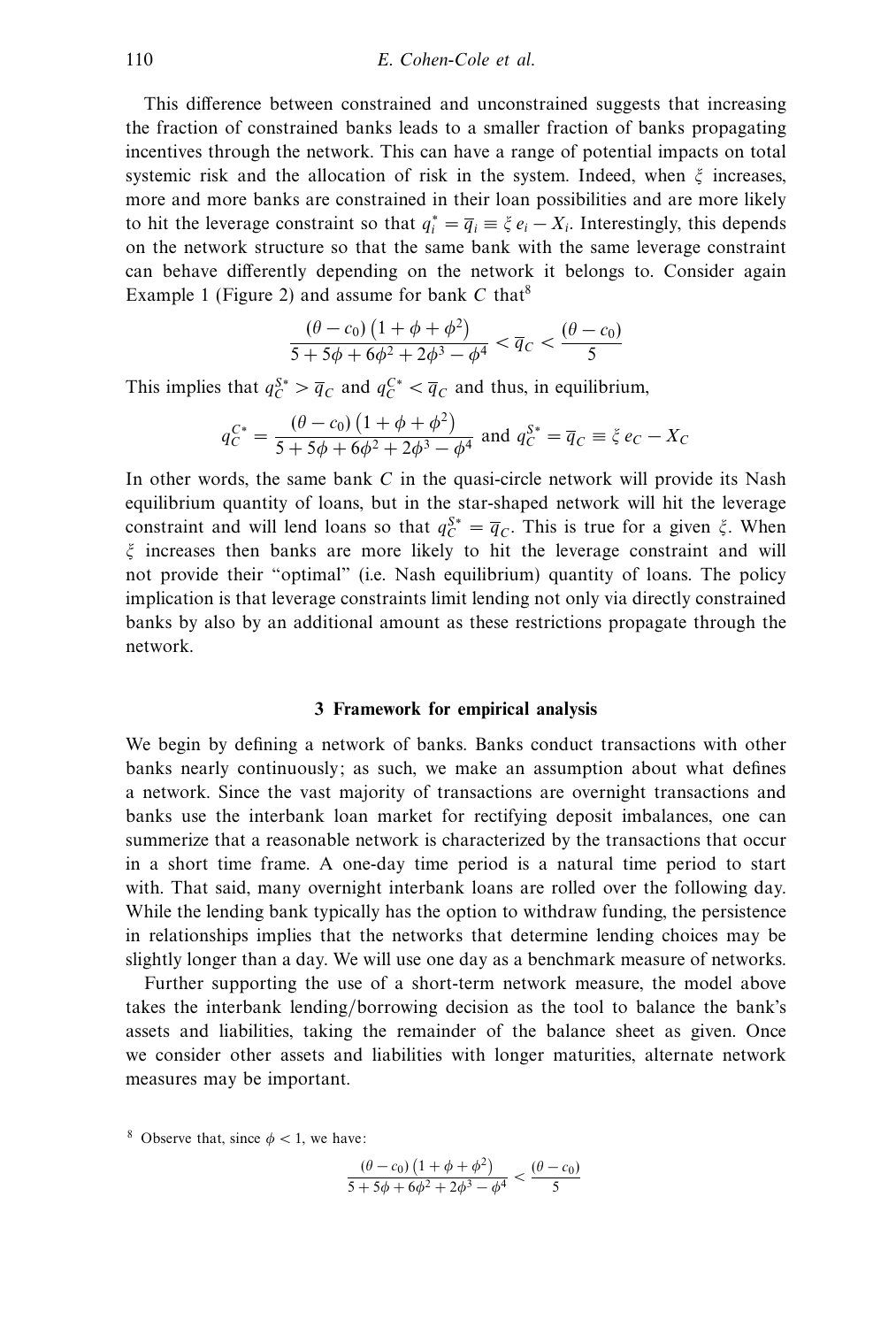Assume that there are *K* networks in the economy, defined by the number of days. Each network contains  $n_k$  banks. We can then estimate the direct empirical counterpart of the first-order condition in the static model above, Equation (6):

$$
q_{i,\kappa} = c + \phi \frac{1}{g_{i,k}} \sum_{j=1}^{n_{\kappa}} g_{ij,\kappa} q_{j,\kappa} + v_{i,\kappa}, \quad \text{for } i = 1,\dots, n_{\kappa} \; ; \; \kappa = 1,\dots, K \qquad (12)
$$

where  $c = \frac{1}{2}a - \frac{1}{2}\sum_{j=1, j \neq i}^{n} q_j$ . This equation indicates that the equilibrium quantity choice of a bank is a function of quantity choices of others in the same market. We denote as  $q_{i,k}$  the lending or borrowing of bank *i* in the network  $k$ ;  $g_{i,k} = \sum_{j=1}^{n_k} g_{ij,k}$ is the number of direct links of *i*;  $\frac{1}{g_{ik}}\sum_{j=1}^{n_k}g_{ij,k}q_{j,k}$  is a spatial lag term; and  $v_{i,k}$  is a random error term. The spatial lag term is equivalent to an autoregressive term in a time regression: a length-three connection in this model through lending connections is akin to a three period lag in a time series autoregressive model. This model is the so-called *spatial lag model* in the spatial econometric literature and can be estimated using the maximum likelihood (see, e.g. Anselin, 1988).

#### **4 Dynamic model**

In this section, we extend the model set out in Section 2 to include strategic link formation amongst banks. This step is crucial in that it permits us to include in our analysis not only the quantity and price choices amongst banks conditional on their existing network, but also their decisions on how to change the network structure itself. The model here will show the equilibrium outcome network structure conditional on these strategic choices. Such a model gives us the ability to validate that our static model results are reasonable insofar as they are not contradicted by strategic network formation incentives. It also allows us to investigate how strategic behavior can impact network structure and liquidity availability.

Our central modeling assumptions will be that links are formed based on the profitability tradeoff that emerges from the game in the static model. Effectively, banks know that the game will be played in the subsequent period and that all other banks are also making network formation decisions. Based on these, banks can choose whether or not to form a link; that is, to make a loan to a new bank. We will also specify an exogenous probability of link formation, *α*. 9

To describe the network formation process we follow König et al. (2014a). Let time be measured at countable dates  $t = 1, 2, \ldots$  and consider the network formation process  $(G(t))_{t=0}^{\infty}$  with  $G(t) = (N, L(t))$  comprising the set of banks  $N = \{1, ..., n\}$ together with the set of links (i.e. loans)  $L(t)$  at time  $t$ . We assume that initially, at time  $t = 1$ , the network is empty. Then every bank  $i \in N$  optimally chooses its quantity  $q_i \in \mathbb{R}_+$  as in the standard Cournot game with no network. Then, a bank  $i \in N$  is chosen at random and with probability  $\alpha \in [0,1]$  forms a link (i.e. loan) with bank *j* that gives it the highest payoff. We obtain the network *G*(1). Then every bank  $i \in N$  optimally chooses its quantity  $q_i \in \mathbb{R}_+$ , and the solution is given by Equation (7). The profit of each bank is then given by Equation (8) and only

<sup>9</sup> While we do not discuss in detail, this assumption can be relaxed in a number of ways. For example, König et al. (2010) show that a capacity constraint, what this model would interpret as a capital constraint, generates similar network patterns.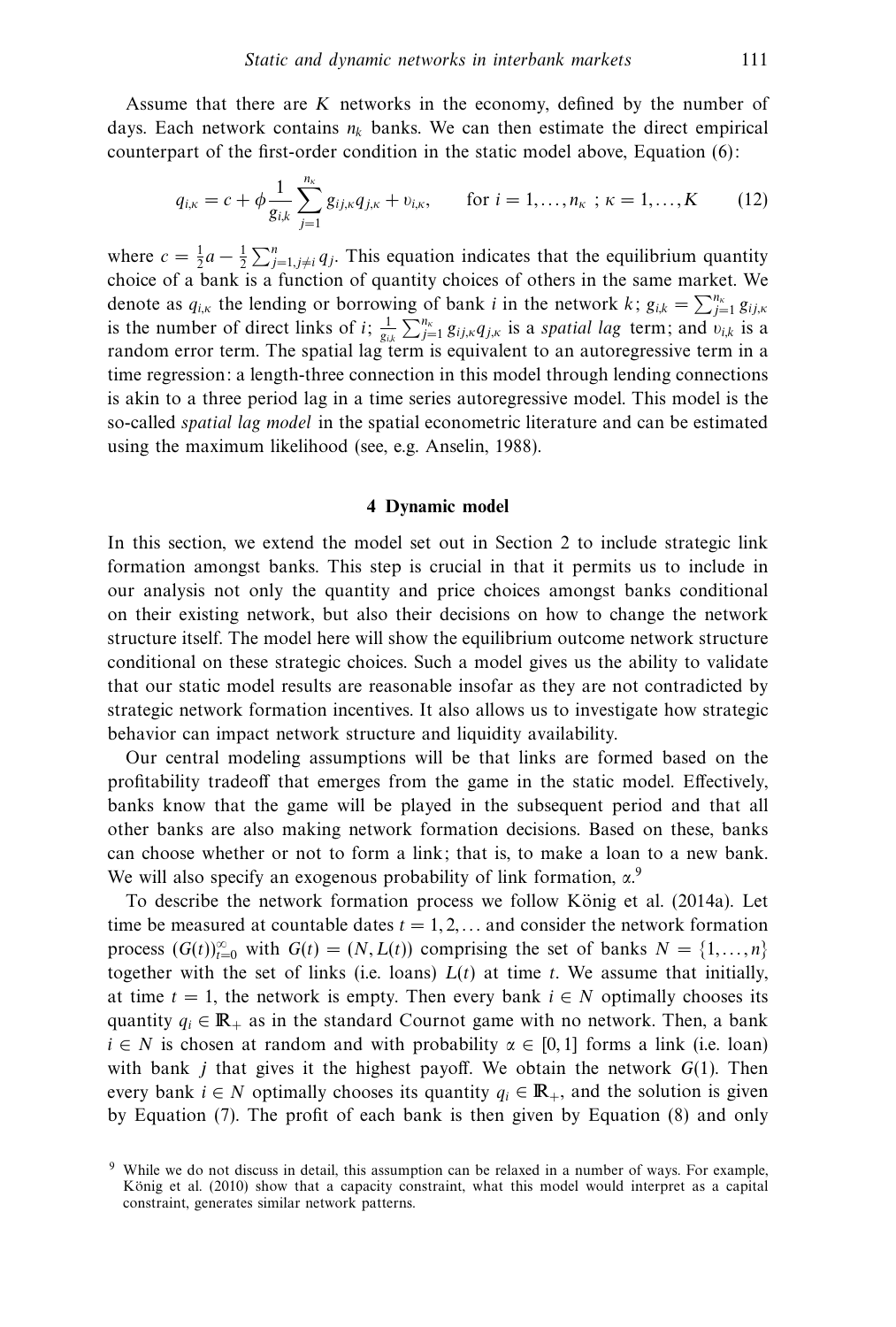depends on its Katz–Bonacich centrality, that is, its position in the network. At time *t* = 2, again, a bank is chosen at random and with probability *α* decides with whom she wants to form a link while with probability  $1 - \alpha$  this bank has to delete a link if she has already one. Because of Equation (8), the chosen bank will form a link with the bank that has the highest Katz–Bonacich centrality in the network. And so forth.

As stated above, the randomly chosen bank does not create or delete a link randomly. On the contrary, it calculates all the possible network configurations and chooses to form (delete) a link with the bank that gives it the highest profit (reduces the least its profit). It turns out that connecting to the bank with the highest Katz–Bonacich centrality (deleting the link with the agent that has the lowest Katz– Bonacich centrality) is a best-response function for this bank. Indeed, at each period of time the Cournot game described in Section 2 is played and it rationalizes this behavior since the equilibrium profit is increasing in its Katz–Bonacich centrality (see Equation 8).

To summarize, the dynamics of network formation is as follows: At time *t*, a bank *i* is chosen at random. With probability *α* bank *i* creates a link to the most central bank while with complementary probability  $1 - \alpha$  bank *i* removes a link to the least central bank in its neighborhood.

**Characterization of equilibrium** We would like to analyze this game and, in particular, to determine, in equilibrium, how many links banks will have. More importantly, we would like to describe the entire distribution of links for banks in the network. This degree distribution gives the percentage of banks with number of links (degree)  $d = 1, \ldots, n$ . Recall that the decision to add or delete a connection to another bank is made based on bank optimization decisions that emerge from our static model.

Our results follow the work in König et al.  $(2014a)$  who show that, at every period, the emerging network is a nested split graph or a threshold network, whose matrix representation is stepwise. This means that agents can be rearranged by their degree *rank* and, conditional on degree  $d \neq 0$ , agents with degree *d* are connected to all agents with degrees larger than *d*. Moreover, if two agents *i, j* have degrees such that  $d_i < d_j$ , this implies that their neighborhoods satisfy  $\mathcal{N}_i \subset \mathcal{N}_j$ . Below, we will show how closely the theoretical patterns implied by this model are replicated in the data.

Denote by  $N(d, t)$  the number of agents with degree  $d \leq K/2$  at time *t*. It can be shown that the dynamic evolution is given by:

$$
N(d, t' + 1) - N(d, t') = \left(\frac{1-\alpha}{n}\right)N(d+1, t') + \frac{\alpha}{n}N(d-1, t') - \frac{1}{n}N(d, t') \tag{13}
$$

$$
N(0, t' + 1) - N(0, t) = \left(\frac{1 - 2\alpha}{n}\right) - \frac{\alpha}{n}N(0, t) + \left(\frac{1 - \alpha}{n}\right)N(1, t)
$$
(14)

These equations mean that the probability of adding connections to banks with degree *d* is proportional to the number of nodes with degree  $d-1$  (resp.  $d+1$ ) when selected for node addition (deletion). The dynamics of the adjacency matrix (and from this the complete structure of the network) can be directly recovered from the solution of these equations.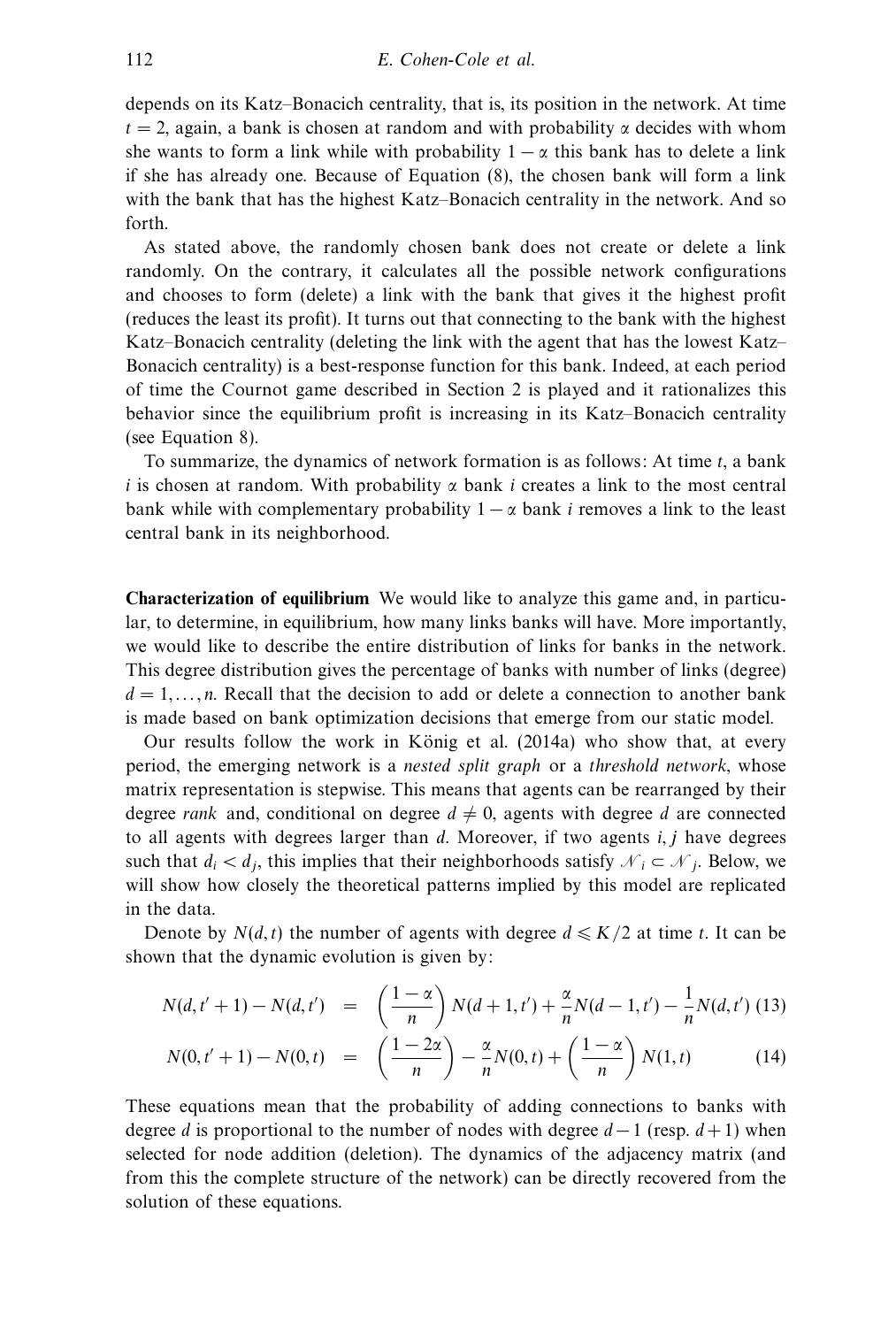Since the complement  $\overline{G}$  of a nested split graph  $G$  is a nested split graph, we can derive the stationary distribution of networks for any value of  $1/2 < \alpha < 1$  if we know the corresponding distribution for  $1 - \alpha$ . With this symmetry in mind we restrict our analysis in the following to the case of  $0 < \alpha \leq 1/2$ . Let  $\{N(t)\}_{t=0}^{\infty}$  be the degree distribution with the *d*th element  $N_d(t)$ , giving the number of nodes with degree *d* in *G*(*t*), in the *t*th sequence  $N(t) = \{N_d(t)\}_{d=0}^{n-1}$ . Further, let  $n_d(t) = N_d(t)/n$ denote the proportion of nodes with degree *d* and let  $n_d = \lim_{t\to\infty} \mathbb{E}(n_d(t))$  be its asymptotic expected value (as given by  $\mu$ ). In the following proposition (König et al., 2014a), we determine the asymptotic degree distribution of the nodes in the independent sets for *n* sufficiently large.

#### Proposition 4

Let  $0 < \alpha \leq 1/2$ . Then the asymptotic expected proportion  $n_d$  of nodes in the independent sets with degrees,  $d = 0, 1, \ldots, d^*$ , for large *n* is given by

$$
n_d = \frac{1 - 2\alpha}{1 - \alpha} \left(\frac{\alpha}{1 - \alpha}\right)^d \tag{15}
$$

where

$$
d^*(n,\alpha) = \frac{\ln\left(\frac{(1-2\alpha)n}{2(1-\alpha)}\right)}{\ln\left(\frac{1-\alpha}{\alpha}\right)}
$$

These equations precisely define the equilibrium degree distribution in the interbank market. The ability to reorganize—again based on incentives—allows one to understand how policy interventions may impact dynamic outcomes.

#### **5 Policy implications: which bank is key?**

In this section, we would like to use our static model of Section 2 to answer the following questions: when one bank is taken out of the network, or when one bank is hit by a shock, how do prices and quantities change? How does the network structure affect the answer? Which networks are more or less resilient? Can a policy maker improve resilience to shocks using some simple intervention. To address these questions, we will use the concept of "key player" introduced by Ballester et al.  $(2006)$ .<sup>10</sup> If a regulatory authority such as the ECB, the Federal Reserve Bank or the Banque de France needs to decide which bank should be bailed out because it is crucial for the "stability" of the bank system, then this bank will be the key player or key bank. In other words, the key bank is the one whose removal from the network would result in the largest reduction in total loan activity.

Formally, consider the previous model and denote by  $Q^*(g) = \sum_{i=1}^n q_i^*$  the aggregate Nash equilibrium level of loans in network  $g$ , where  $q_i^*$  is the Nash equilibrium loan quantity produced by bank *i* and given by Equation (7). Denote also by  $g^{[-i]}$  the network g without bank *i*. Then, following Ballester et al. (2006), to determine the key bank, the planner will solve the following problem:

$$
\max\{Q^*(g) - Q^*(g^{[-i]}) \mid i = 1, ..., n\}
$$

 $10$  See Zenou (2015) for an overview on key players.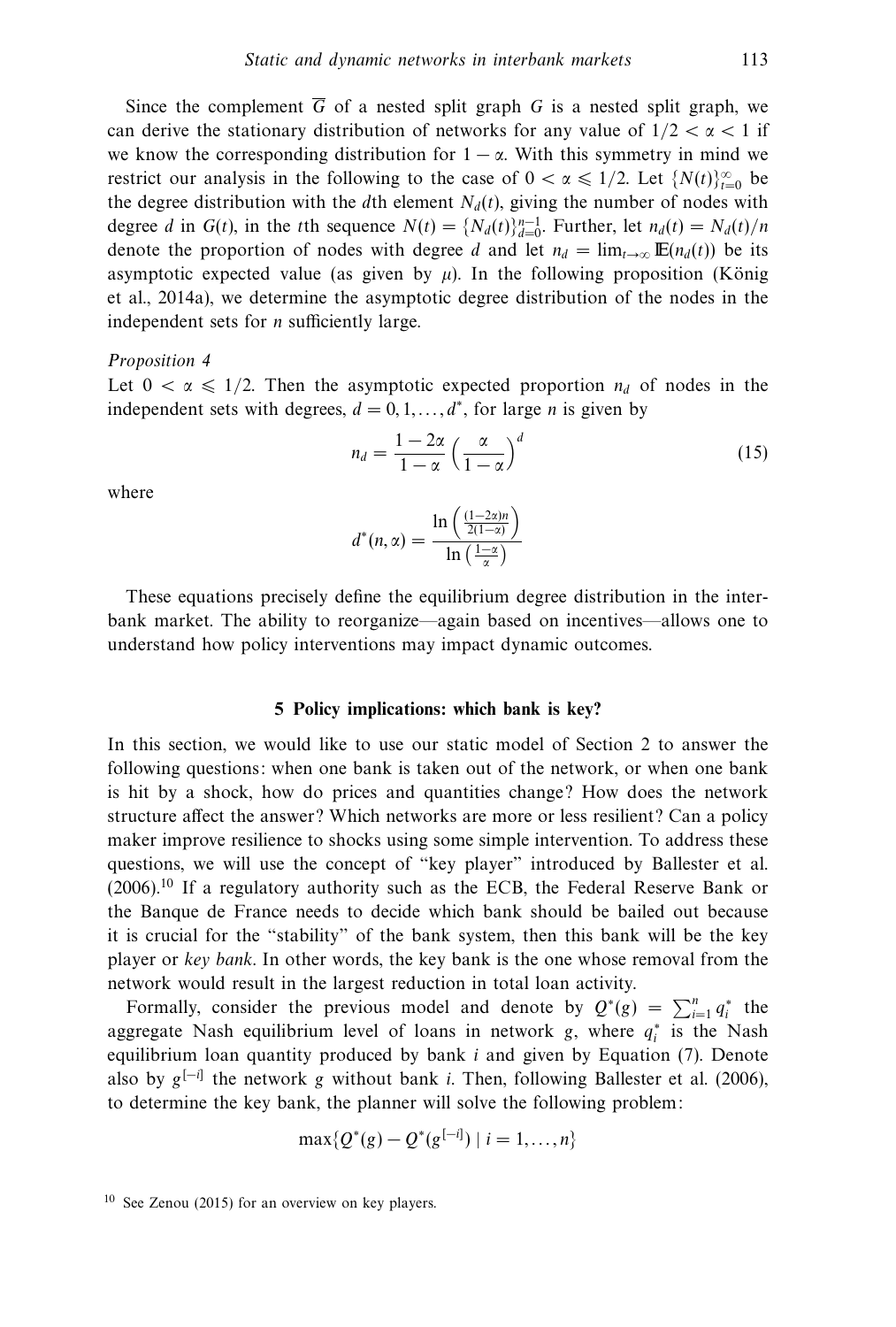

Fig. 3. A bridge network.

| Type | Banks                 |
|------|-----------------------|
|      | 2, 6, 7, and 11       |
|      | 3, 4, 5, 8, 9, and 10 |

When the network *g* is fixed, this is equivalent to:

$$
\min\{Q^*(g^{[-i]}) \mid i = 1, ..., n\} \tag{16}
$$

Denote  $M(g, \phi) = (I - \phi G)^{-1}$  so that the Katz–Bonacich centrality is defined as: **b**( $g, \phi$ ) = (**I**− $\phi$ **G**)<sup>-1</sup>**1**. An element of **M**( $g, \phi$ ) corresponding to the cell (*i, j*) is denoted by  $m_{ij}$ .

### Definition 1

Assume  $\phi\omega(g)$  < 1. The intercentrality or key-player centrality measure  $\kappa_i(g, \phi)$  is defined as follows:

$$
\kappa_i(g,\phi) = \frac{[b_i(g,\phi)]^2}{m_{ii}}\tag{17}
$$

Ballester et al. (2006) derive the following result:

#### Proposition 5

A bank *i* <sup>∗</sup> is the key player that solves (16) if and only if *i* <sup>∗</sup> is the bank with the highest intercentrality in *g*, that is,  $\kappa_{i^*}(g, \phi) \geq \kappa_i(g, \phi)$ , for all  $i = 1, ..., n$ .

The intercentrality measure, Equation (17), of bank *i* is the sum of *i*'s centrality measures in *g*, and *i*'s contribution to the centrality measure of every other bank  $j \neq i$  also in g. It accounts both for one's exposure to the rest of the group and for one's contribution to every other exposure.

To understand this concept, consider the network *g* described in Figure 3 with eleven banks and three different types of players: 1, 2, and 3. This example was proposed by Ballester et al. (2006). For the sake of the exposition, we look at an undirected network so that if bank *i* provides a loan to bank *j* then the reverse is also true.

We distinguish three different types of equivalent actors in this network, which are the following: From a macro-structural perspective, type−1 and type−3 banks are identical: they all have four direct links (or loans), while type  $-2$  banks have five direct links each. From a micro-structural perspective, however, bank 1 plays a critical role by bridging together two closed-knit (fully intraconnected) structures of five banks each. By removing bank 1, the network is maximally disrupted as these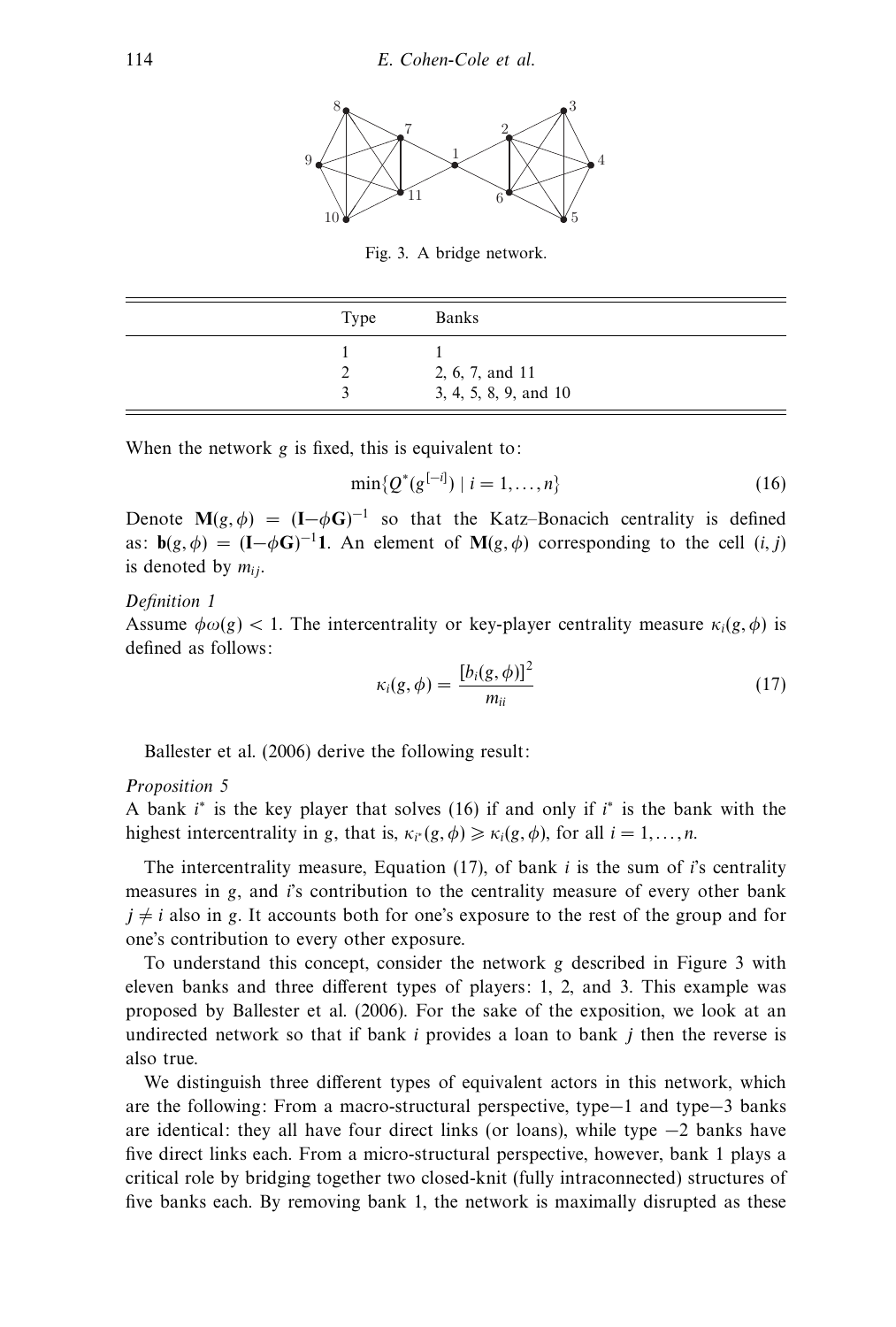| Φ         |          | 0.1   |            |          | 0.2     |            |  |
|-----------|----------|-------|------------|----------|---------|------------|--|
| Bank type | $q_i$    | $b_i$ | $\kappa_i$ | $\chi_i$ | $b_i$   | $\kappa_i$ |  |
|           | 0.077    | 1.75  | 2.92       | 0.072    | 8.33    | $41.67*$   |  |
|           | $0.082*$ | 1.88* | $3.28*$    | $0.079*$ | $9.17*$ | 40.33      |  |
|           | 0.075    | 1.72  | 2.79       | 0.067    | 7.78    | 32.67      |  |

Table 1. Katz–Bonacich centralities versus intercentralities.

two structures become totally disconnected, while by removing any of the type−2 banks, the resulting network has the lowest aggregate number of network links.

Let us determine the key bank in this network using Equation (17). If the choice of the key bank were solely governed by the *direct* effect of bank removal on aggregate loans, type−2 banks would be the natural candidates. Indeed, these are the ones that make the highest volumes of loans. But the choice of the key player needs also to take into account the *indirect* effect on aggregate loan quantities; that is, the reduction induced by the network restructuring that follows the removal of one bank from the original network. Because of its bridging role, bank 1 is also a possible candidate for the preferred policy target.

For banks of types 1, 2, and 3, Table 1 computes the value of the volume of loans *qi*, Katz–Bonacich centrality measures *bi*(*g,φ*) and intercentrality measures *κi*(*g, θ*) for different values of  $\phi$  and for  $a = 1$ . In each column, a variable with a star identifies the highest value.<sup>11</sup>

First note that type−2 firms always display the highest Katz–Bonacich centrality measures. These banks have the highest number of direct connections. Besides, they are directly connected to the bridge bank 1, which gives them access to a very wide and diversified span of indirect connections. Altogether, they are the most *b*−central banks.

For low values of  $\phi$ , the direct effect on loan reduction prevails, and type $-2$ banks are the key players –those with highest intercentrality measure  $\kappa_i$ . In other words, they are the *crucial banks* in the system. When  $\phi$  increases, however, the most active banks are no longer the key players. There indirect effects matter a lot, and removing bank 1 from the network results in the highest joint direct and indirect negative effect on aggregate loan volume.<sup>12</sup>

The individual Nash equilibrium loan quantities of the network game are proportional to the *equilibrium Katz–Bonacich centrality* network measures, while the key player is the bank with the highest *intercentrality measure*. As the previous example illustrates, these two measures need not coincide. This is not surprising, as both measures differ substantially in their foundation. Whereas the equilibrium– Katz–Bonacich centrality index derives from strategic individual considerations, the intercentrality measure solves the planner's optimality collective concerns. In particular, the equilibrium Katz–Bonacich centrality measure fails to internalize all

<sup>&</sup>lt;sup>11</sup> We can compute the highest possible value for  $\phi$  compatible with our definition of centrality measures, equal to  $\hat{\phi} = \frac{2}{3+\sqrt{41}} \approx 0.213$ .

<sup>&</sup>lt;sup>12</sup> Note that the network  $g^{[-1]}$  has twenty different links, while  $g^{[-2]}$  has nineteen links. In fact, when  $\phi$ is small enough, the key-player problem minimizes the number of remaining links in a network, which explains why type−2 banks are the key player when  $\phi = 0.1$  in this example.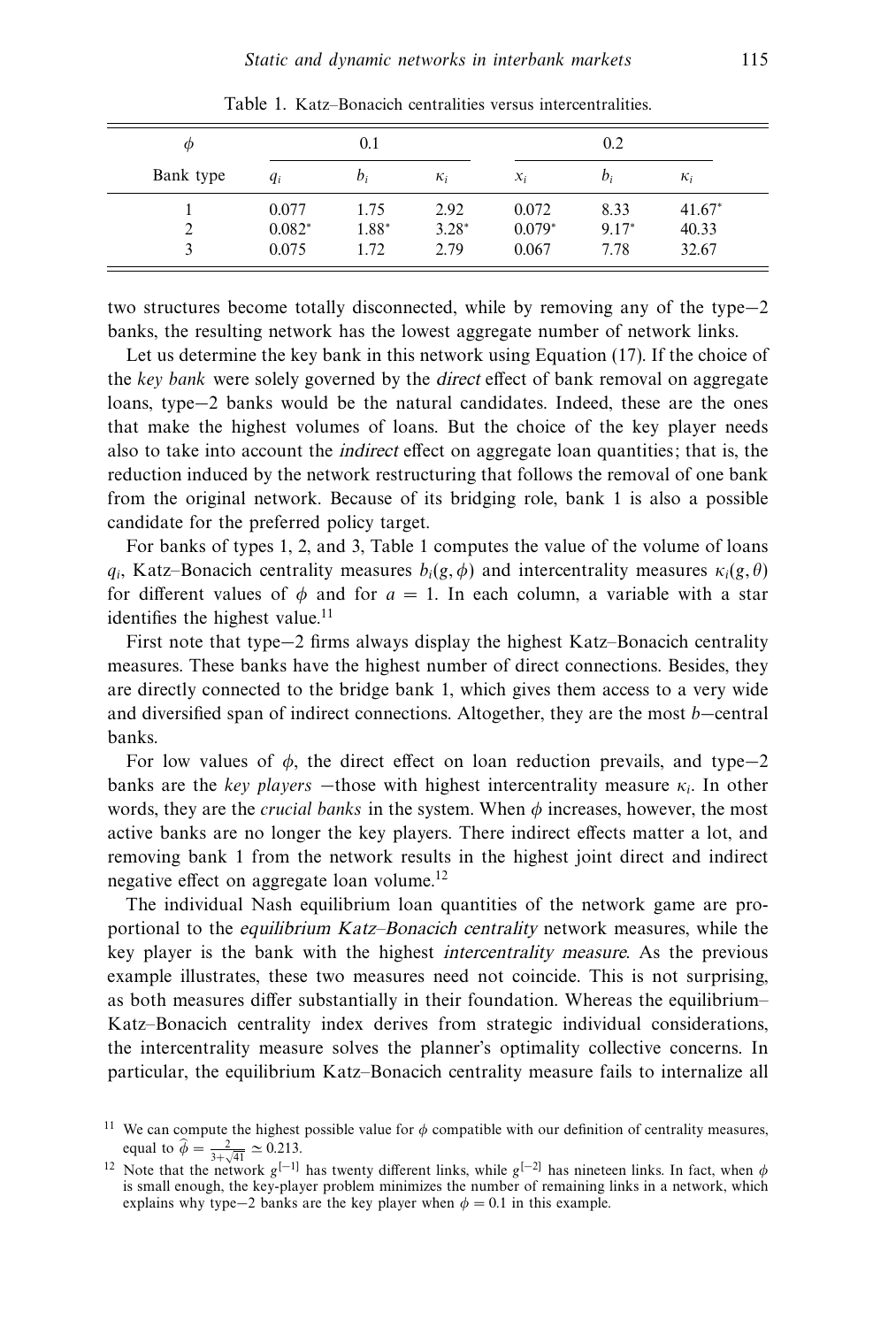the network payoff externalities banks exert on each other, while the intercentrality measure internalizes them all. More formally, the measure  $\kappa(g, \phi)$  goes beyond the measure  $\mathbf{b}(g,\phi)$  by keeping track of all the cross-contributions that arise between its coordinates  $b_1(g, \phi), \ldots, b_n(g, \phi)$ .

Definition 1 specifies a clear relationship between  $d(g, \phi)$  and  $\mathbf{b}(g, \phi)$ . Holding  $b_i(g, \phi)$  fixed, the intercentrality  $d_i(g, \phi)$  of bank *i* decreases with the proportion  $m_{ii}(g, \phi)/b_i(g, \phi)$  of *i*'s Katz–Bonacich centrality due to self-loops, and increases with the fraction of *i*'s centrality amenable to out-walks.

It is important to understand the concept of key player in the interbank loan market. The key bank or key player is the one whose exit will be the most costly for the system in terms of total loan activity. However, the loss on total output (volume of loans) depends on the systemic risk parameter  $\phi$ , which measures the multiplier effects following the removal of a bank.<sup>13</sup> In other words, if, in the network of Figure 3, bank 1 would exit this market, then the loss of total activity in terms of loans will be the highest. This is true only if  $\phi$  is high enough (here  $\phi = 0.2$ ) because, in that case, it will propagate beyond direct neighbors. To illustrate this point, consider again the network in Figure 3. It is easily verified that, when  $\phi = 0.1$ , removing bank 1 leads to a decrease of 17*.*51% of total loans quantities while removing bank 2 leads to a *decrease* of 20.12%. On the contrary, when  $\phi = 0.2$ , these figures are 83*.*33% and 78*.*57%, for bank 1 and 2, respectively.14 In other words, when  $\phi = 0.2$ , if bank 1 would exit from the interbank market, then the reduction in the total volume of loans in this network will be as high as 83*.*33%. This is because, when bank 1 exits the market, it not only affects the banks it is directly linked with (banks 2, 6, 7, and 11) but also indirectly affects all the other banks in the interbank market. The way it affects the other banks is proportional to the "distance" in the network and it is discounted by a factor of  $\phi^k$  for banks that are at a distance *k* from bank 1.

We can now easily answer the questions we asked at the beginning of this section. First, when a bank is taken out of the network, or when one bank is hit by a shock, we can see now how prices and quantities change and how it depends on the network structure. Indeed, using Equation (2), we can analyze the effect on prices when a bank exits the market since, in equilibrium,  $\sum_{j \in N} q_j = ab(g, \phi) / [1 + b(g, \phi)]$ . In fact, it is easily verified that the difference in prices is inversely related to the difference in total quantities. For example, when  $\phi = 0.2$  and taking  $\theta = 1$ , removing bank 1 or bank 2 from the market will lead to an increase of 81*.*82% and 77*.*11% in prices, respectively. It should also be clear that a policy maker can improve the resilience

$$
\kappa_1(g, 0.1) \equiv b(g, 0.1) - b\left(g^{[-1]}, 0.1\right) = 19.586 - 16.667 = 2.919
$$
  
\n
$$
\kappa_2(g, 0.1) \equiv b(g, 0.1) - b\left(g^{[-2]}, 0.1\right) = 19.586 - 16.305 = 3.281
$$
  
\n
$$
\kappa_1(g, 0.2) \equiv b(g, 0.2) - b\left(g^{[-1]}, 0.2\right) = 91.667 - 50 = 41.667
$$
  
\n
$$
\kappa_2(g, 0.2) \equiv b(g, 0.2) - b\left(g^{[-2]}, 0.2\right) = 91.667 - 51.334 = 40.333
$$

and

<sup>&</sup>lt;sup>13</sup> In the peer-effect literature,  $\phi$  is referred to as the social multiplier (see, in particular, Glaeser et al., 2003; Jackson & Zenou, 2015; Liu et al., 2014).

<sup>&</sup>lt;sup>14</sup> Indeed, it easily verified that: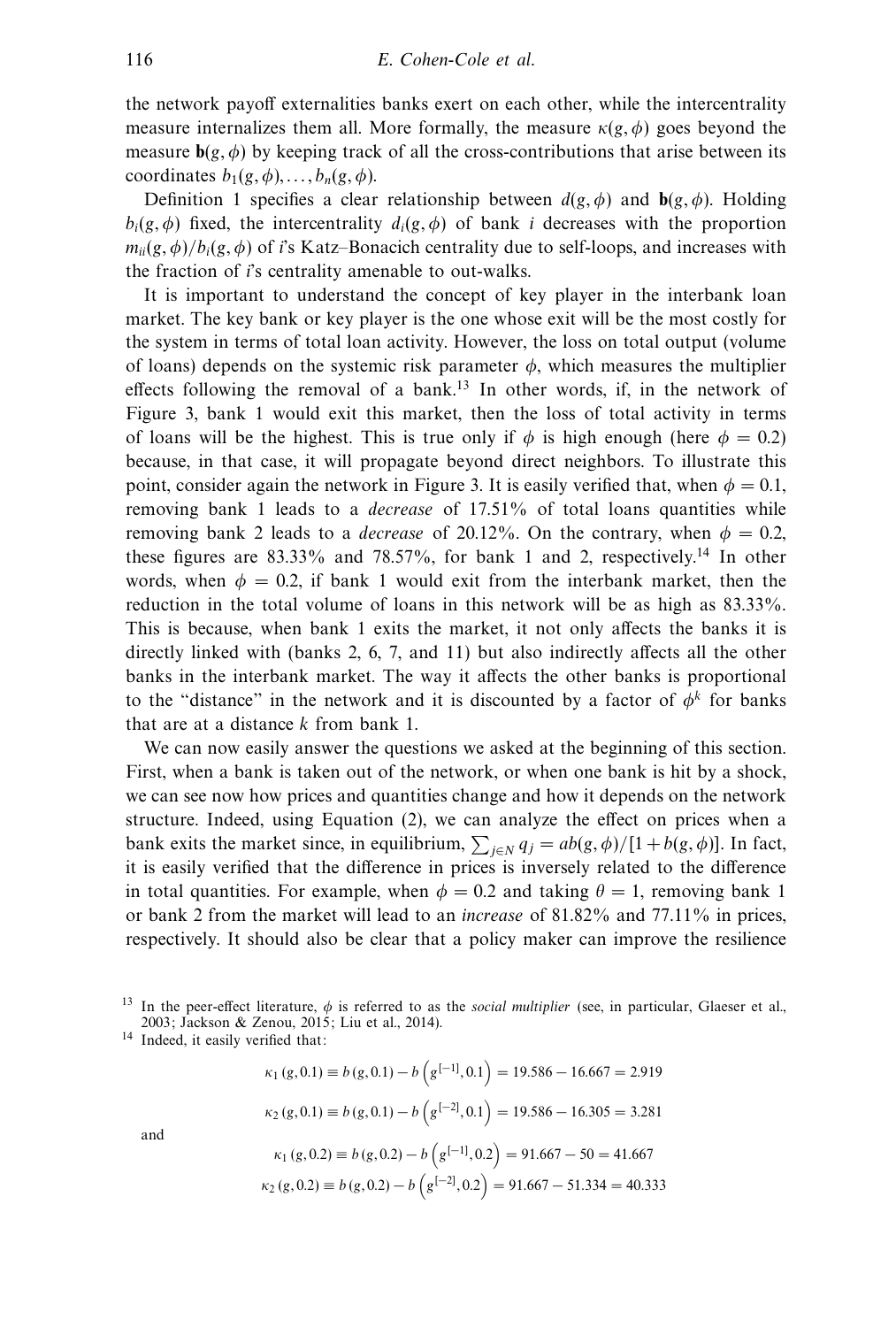to shocks using a simple intervention based on the identification of the key bank. In a crisis setting, a policy maker would have additional rationale for support to a key institution. Or conversely, it would have a pre-crisis rationale for re-arranging the network importance to minimize the system's dependence on a given institution. Finally, network structure is also playing an important role since the key player will differ depending on the network structure. For example, in a star-shaped network, the key player will always be the central node, while, in other networks, like the one in Figure 3, it will depend on the magnitude of the systemic risk *φ*. Indeed, to identify which networks are more or less resilient is a more complicated question that refers to a network design policy (Belhaj et al., 2014; König et al., 2014b). Given what we have shown here, it should be clear that regular networks (such as the complete network or the circle) should be more resilient since the exit of one bank from the market should have a relative lower impact on total activity since all banks have the same activity (and all have the same Katz–Bonacich centralities).

## **6 Concluding remarks**

We have constructed two models of the interbank loan market, a static and dynamic one. Then, using these models, we have presented a measure of systemic risk in this market, which is a precise measure of the aggregate liquidity cost of a reduction in lending by an individual financial institution. This systemic risk measure is presented as an innovation vis-a-vis existing approaches. It is based on the foundation of a microfounded dynamic model of behavior. As well as, it provides a tool to understand the transmission of shocks that extends beyond default events and generalized price shocks. In the combination of these lies our tool; the competitive responses made by banks generate the transmission of shocks in our model and provide a tractable method of measuring and understanding systemic risk.

Our approach is designed to understand the role of network structure on interbank lending. As with any model, there are some limitations to the exercise. From a policy perspective, we emphasize the utility of using a structural approach to networks. To the extent that the model captures bank behavior, it allows policymakers the ability to test interventions with an eye both to how banks will optimize in the short-run and how networks will form and re-form under each assumption. We have also examined how a policymaker could monitor more closely the key bank, which is the bank that is crucial for the stability of the financial system.

An example is how one can interpret in our model with the imposition of the ECB's full allotment policy. This policy permitted banks to access credit lines from the ECB in unlimited quantities at a fixed rate. We can model this by removing many higher risk banks (or key banks) from the market. It is a straightforward result of the static model that the removal will lower average demand in this market as well as reduce average risk.

A second example is the use of exceptional capital cushions for SIFIs. Our approach allows one both to identify the SIFIs that are the largest contributors to systemic risk and determine what occurs if these banks face increased, and now binding, capital constraints. To identify the largest contributors, the static model indicates simply that the banks with the highest Katz–Bonacich centrality are those with the highest contribution.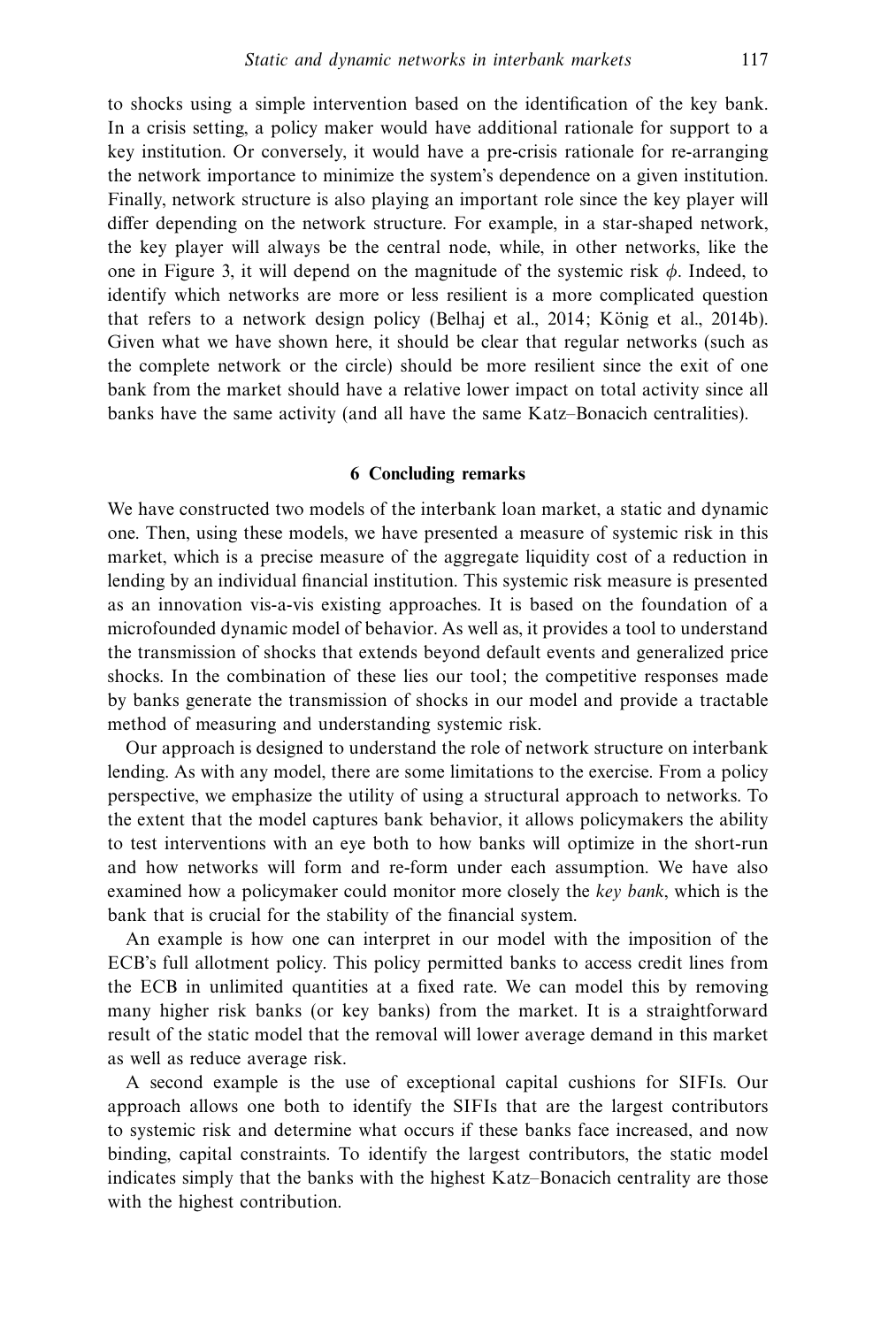Using this information, an avenue for future research would be to evaluate optimal regulatory policy in the presence of networks. Given a particular objective function for the regulator, such as minimizing volatility or minimizing total systemic risk, the approach here could yield a set of capital constraints that solve the regulator's problem. Notice that these constraints would not necessarily have any of the cyclicality problems that a static, fixed constraint does. For example, the regulator could optimize over contribution to systemic risk over a period of time that includes recessions. Then, a capital cushion that depends on the contribution to risk and position in the network would vary against the cycle.

We note in closing that the core assumption of our paper that cost is decreasing the quantities of connections is central to our results. In other markets, and potentially in subsections of the market we discuss, this reverse could be true. The network implications would change if the cost function operated differently, but the insight that agent incentives are a function of the market structure would remain intact. We leave exploration of the details of this to future research.

#### **Acknowledgments**

We are very grateful to the Editors and two anonymous reports for helpful comments. We also thank Carefin – Bocconi Centre for Applied Research in Finance for financial support. Cohen-Cole also thanks the CIBER and the US Department of Education for support. Yves Zenou acknowledges financial support from the Riksbankens Jubileumsfond through research grant P13-0826:1. All errors are our own.

#### **References**

- Acemoglu, D., Ozdaglar, A., & Tahbaz-Salehi, A. (2015). Systemic risk and stability in financial networks. American Economic Review, forthcoming.
- Adrian, T., & Brunnermeier, M. (2009). CoVaR. Federal Reserve Bank of New York. Mimeo.
- Albert, R., & Barabási, A.-L. (2002). Statistical mechanics of complex networks. Review of Modern Physics, **74**, 47–97.
- Allen, F., Babus, A., & Carletti, E. (2012). Asset commonality, debt maturity and systemic risk. Journal of Financial Economics, **104**, 519–534.
- Allen, F., & Gale, D. (2000). Financial contagion. Journal of Political Economy, **108**, 1–33.
- Alves, I., Ferrari, S., Franchini, P., Heam, J., Jurca, P., Langfield, S., . . . Vuillemey, G. (2013). The structure and resilience of the European interbank market. European Systemic Risk Board (ESRB) Occasional Paper No. 3.
- Amini, H., Cont, R., & Minca, A. (2012). Stress testing the resilience of financial networks. International Journal of Theoretical and Applied Finance, **15**, 1250006.
- Anselin, L. (1988). Spatial Econometrics: Methods and Models. Boston: Kluwer Academic Publishers.
- Ballester, C., Calvo-Armengol, A., & Zenou, Y. (2006). Who's who in networks. Wanted: The key player. Econometrica, **74**, 1403–1417.
- Barabási, A.-L., & Albert, R. (1999). Emergence of scaling in random networks. Science, **286**(5439), 509–512.
- Belhaj, M., Bervoets, S., & F. Deroïan (2014). Using network design as a public policy tool. Aix-Marseille School of Economics, Marseille, France. Unpublished manuscript.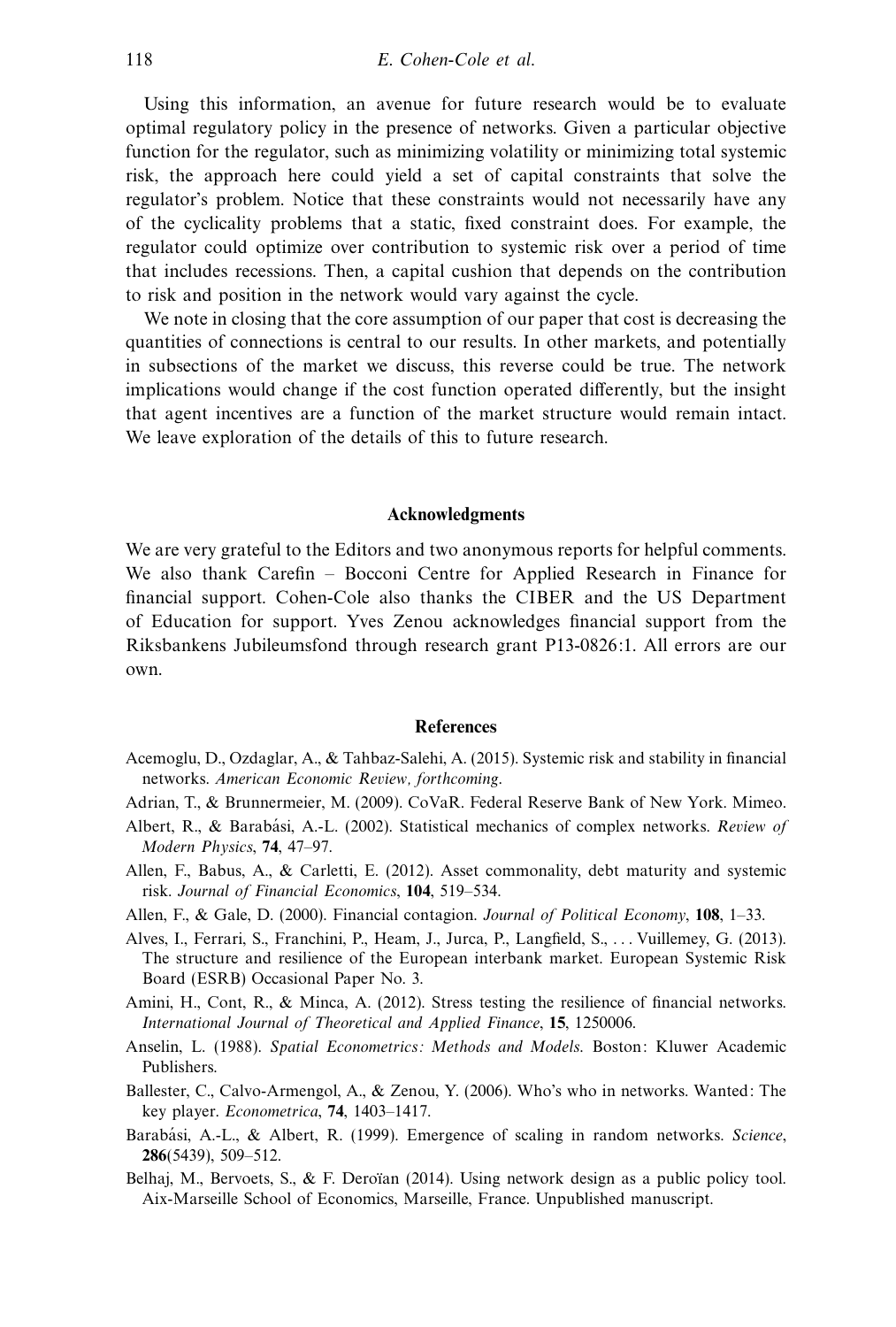- Bonacich, P. (1987). Power and centrality: A family of measures. American Journal of Sociology, **92**, 1170–1182.
- Boss, M., Elsinger, H., Summer, M., & Thurner, S. (2004). Network topology of the interbank market. Quantitative Finance, **4**(6), 677–684.
- Boyson, N., Stahel, C., & Stulz, R. (2010). Hedge fund contagion and liquidity shocks. Journal of Finance, **65**, 1789–1816.
- Cabrales, A., Gottardi, P., & Vega-Redondo, F. (2013). Risk-sharing and contagion in networks. Mimeo.
- Calvó-Armengol, A., Patacchini, E., & Zenou, Y. (2009). Peer effects and social networks in education. Review of Economic Studies, **76**, 1239–1267.
- Cocco, J., Gomes, F., & Martin, N. (2009). Lending relationships in the interbank market. Journal of Financial Intermediation, **18**(1), 24–48
- Cohen-Cole, E., Kirilenko, A., & Patacchini, E. (2014). Trading network and liquidity provision. Journal of Financial Economics, **113**, 235-251.
- Craig, B., & Von Peter, G. (2010). Interbank tiering and money center banks. FRB of Cleveland Working Paper No. 10–14.
- Danielsson, J., Shin, H., & Zigrand, J.-P. (2009). Risk appetite and endogenous risk. Mimeo.
- Debreu, G., & Herstein, I. N. (1953). Nonnegative square matrices. Econometrica, **21**, 597–607.
- Easley, D., & Kleinberg, J. (2010). Networks, Crowds, and Markets: Reasoning About a Highly Connected World. Cambridge: Cambridge University Press.
- Elliott, M. L., Golub, B., & Jackson, M. O. (2014). Financial networks and contagion. American Economic Review, **104**, 3115–3153.
- Freixas, X., Parigi, B., & Rochet, J. (2000). Systemic risk, interbank relations and liquidity provision by the central bank. Journal of Money, Credit and Banking, **32**, 611–638.
- Fricke, D., & Lux, T. (2012). Core-periphery structure in the overnight money market: Evidence from the e-MID trading platform. Kiel Institute for the World Economy Working Paper No. 1759.
- Furfine, C. (2003). Interbank exposures: Quantifying the risk of contagion. Journal of Money, Credit and Banking, **35**(1), 111–128.
- Gai, P., & Kapadia, S. (2010). Contagion in financial networks. Bank of England Working Paper No. 383.
- Glaeser, E. L., Sacerdote, B. I., & Scheinkman, J. A. (2003). The social multiplier. Journal of the European Economic Association, **1**, 345–353.
- Goyal, S. (2007). Connections: An Introduction to the Economics of Networks. Princeton: Princeton University Press.
- Iori, G., & Jafarey, S. (2001). Criticality in a model of banking crisis. Physica A, **299**, 205–212.
- Iori, G., Jafarey, S., & Padilla, F. (2006). Systemic risk on the interbank market. Journal of Economic Behavior and Organization, **61**(4), 525–542.
- Jackson, M. O. (2008). Social and economic networks. Princeton: Princeton University Press.
- Jackson, M. O., & Zenou, Y. (2015). Games on networks. In: P. Young, & S. Zamir (Eds.), Handbook of Game Theory, volume 4 (pp. 91–157). Amsterdam: Elsevier Publisher.
- Katz, L. (1953). A new status index derived from sociometric analysis. Psychometrika, **18**, 39–43.
- König, M., Tessone, C., & Zenou, Y. (2010). From assortative to dissortative networks: The role of capacity constraints. Advances in Complex Systems, **13**, 483–499.
- König, M.D., Tessone, C., & Y. Zenou (2014a). Nestedness in networks: A theoretical model and some applications. Theoretical Economics, **9**, 695-752.
- König, M.D., Liu, X., & Y. Zenou (2014b).  $R&D$  networks: Theory, empirics and policy implications. CEPR Discussion Paper No. 9872.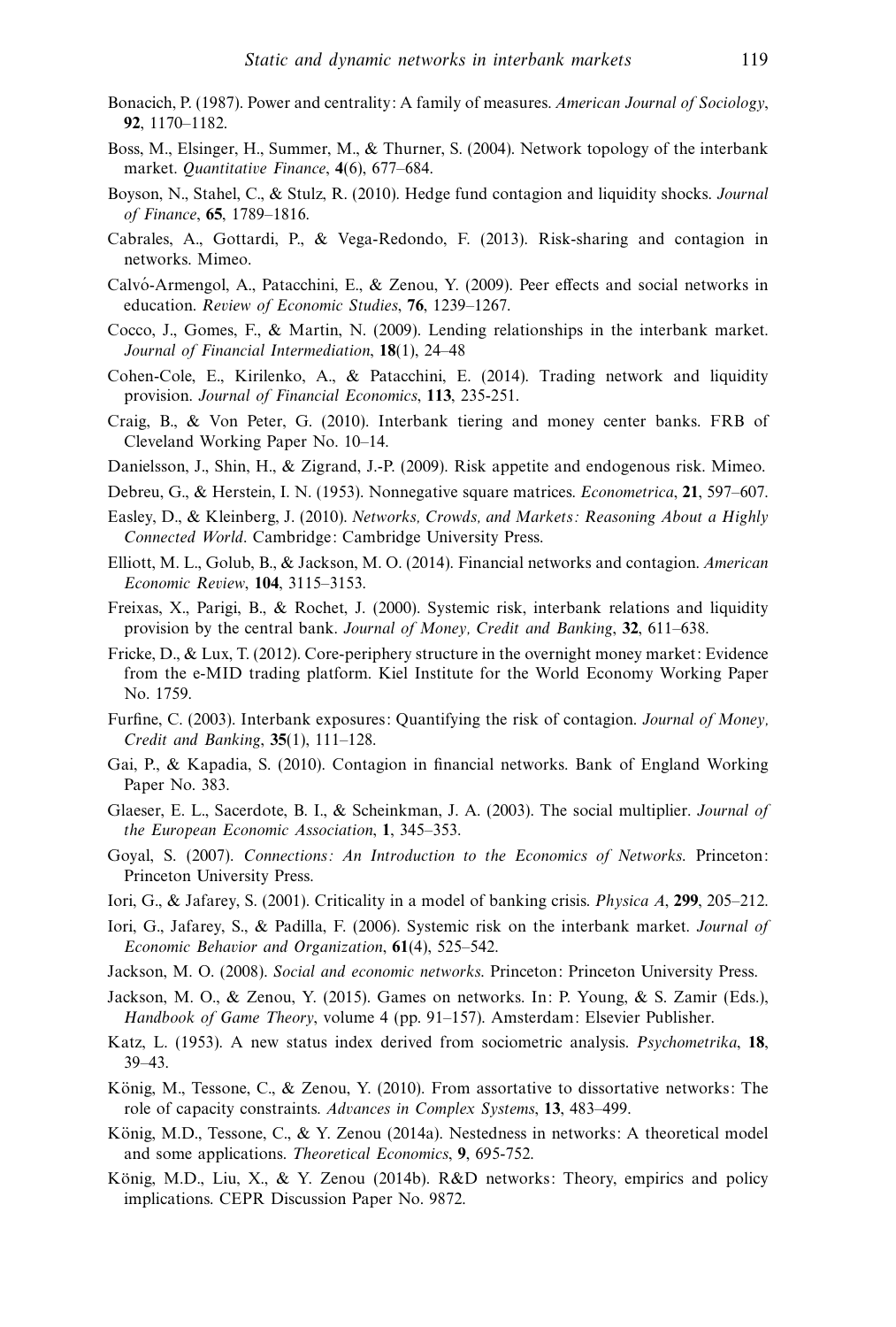- Liu, X. Patacchini, E., Zenou, Y., & Lee, L.-F. (2012). Criminal networks: Who is the key player? CEPR Discussion Paper No. 8772.
- Liu, X., Patacchini, E., & Zenou, Y. (2014). Endogenous peer effects: Local aggregate or local average? Journal of Economic Behavior and Organization, **103**, 39–59.
- Mistrulli, P. (2011). Assessing financial contagion in the interbank market: Maximum entropy versus observed interbank lending patterns. Journal of Banking and Finance, **35**, 1114–1127.
- Newman, M. E. J. (2010). Networks: An Introduction. Oxford: Oxford University Press.
- Peltonen, T., Scheicher, M., & Vuillemey, G. (2013). The network structure of the CDS market and its determinants. European Central Bank. Mimeo.
- Pröpper, M., Lelyveld, I., & Heijmans, R. (2008). Towards a network description of interbank payment flows. DNB Working Paper No. 177/May 2008, De Nederlandsche Bank.
- Puhr, C., Seliger, R., & Sigmund, M. (2012). Contagiousness and vulnerability in the Austrian interbank market. OeNB Financial Stability Report, No 24, Oesterreichische Nationalbank.
- Soramäki, K., Bech, M., Arnold, J., Glass, R., & Beyeler, W. (2007). The topology of interbank payment flows. Physica A, **379**, 317–333.
- Zenou, Y. (2015). Key players. In: Y. Bramoullé, B.W. Rogers & A. Galeotti (Eds.),  $Oxford$ Handbook on the Economics of Networks, Oxford: Oxford University Press, forthcoming.

#### **Appendix: Theoretical results**

#### **Appendix A: The Katz–Bonacich network centrality**

The Katz–Bonacich network centrality measure is due to Katz (1953), and latter extended by Bonacich (1987). It provides a measure of direct and indirect links in a network. Effectively, a relationship between two banks is not made in isolation. If bank A lends money to bank B, and bank B already lends to bank C, the strategic decisions of bank A will depend, in part on the strategic decisions of B. Of course, B's decisions will also be a function of C's. The Katz–Bonacich measure will help keep track of these connections and, as we will see in the subsequent section, has a natural interpretation in the Nash solution.

Let  $G^k$  be the *k*th power of G, with coefficients  $g_{ij}^{[k]}$ , where *k* is some integer. The matrix  $G^k$  keeps track of the indirect connections in the network:  $g_{ij}^{[k]} \geq 0$  measures the number of paths of length  $k \ge 1$  in g from *i* to  $j^{15}$  In particular,  $\mathbf{G}^0 = \mathbf{I}$ , where **I** is the identity matrix. Denote by *ω*(**G**) the largest eigenvalue of **G**.

#### Definition 2

Consider a network *g* with adjacency *n*—square matrix **G** and a scalar  $\phi \ge 0$  such that  $M(g, \phi) = (I - \phi G)^{-1}$  is well-defined and non-negative. Let 1 be the *n*−dimensional vector of ones. Then, if  $\phi \omega(\mathbf{G}) < 1$ , the Katz–Bonacich centrality of parameter  $\phi$  in *g* is defined as:

$$
\mathbf{b}(g,\phi) = \sum_{k=0}^{+\infty} \phi^k \mathbf{G}^k \mathbf{1} = [\mathbf{I} - \phi \mathbf{G}]^{-1} \mathbf{1}
$$
 (18)

<sup>&</sup>lt;sup>15</sup> A path of length *k* from *i* to *j* is a sequence  $\langle i_0, \ldots, i_k \rangle$  of players such that  $i_0 = i$ ,  $i_k = j$ ,  $i_p \neq i_{p+1}$ , and  $g_{i_p i_{p+1}} > 0$ , for all  $0 \le k \le k - 1$ , that is, players  $i_p$  and  $i_{p+1}$  are directly linked in **g**. In fact,  $g_{ij}^{[k]}$ accounts for the total weight of all paths of length *k* from *i* to *j*. When the network is un-weighted, that is, **G** is a (0, 1)−matrix,  $g_{ij}^{[k]}$  is simply the number of paths of length *k* from *i* to *j*.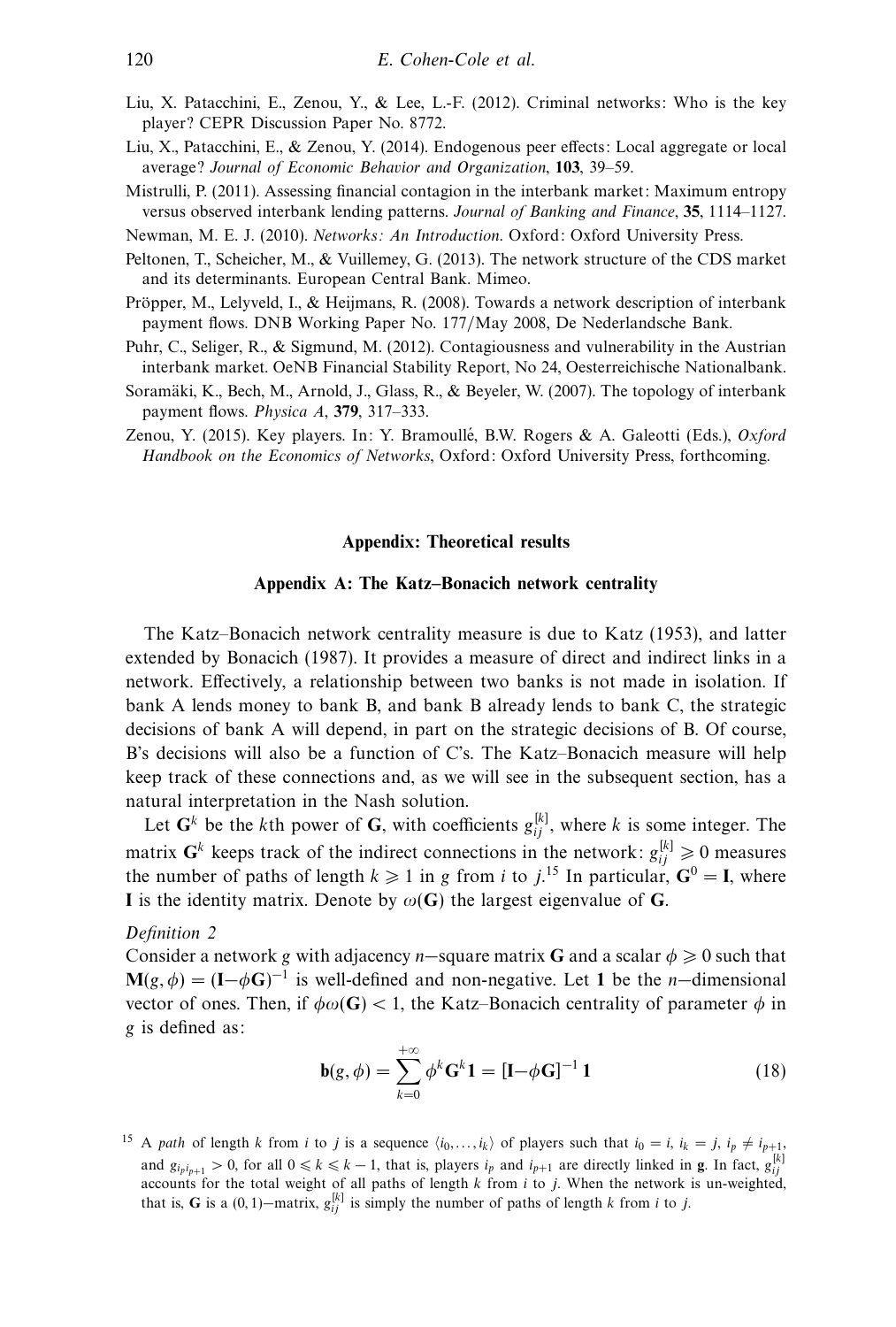These expressions are all well-defined for low enough values of *φ*. It turns out that an exact strict upper bound for the scalar  $\phi$  is given by the inverse of the largest eigenvalue of **G** (Debreu & Herstein, 1953). The parameter  $\phi$  is a decay factor that scales down the relative weight of longer paths. If  $M(g, \phi)$  is a nonnegative matrix, its coefficients  $m_{ij}(g, \phi) = \sum_{k=0}^{+\infty \phi k} g_{ij}^{[k]}$  count the number of paths in *g* starting from *i* and ending at *j*, where paths of length *k* are weighted by  $\phi^k$ . An element *i* of the vector **b**(*g,*  $\phi$ ) is denoted by *b<sub>i</sub>*(*g,*  $\phi$ ). For all **b**(*g,*  $\phi$ )∈IR<sup>*n*</sup>,  $b(g, \phi) = b_1(g, \phi) + \cdots + b_n(g, \phi)$  is the sum of its coordinates. Observe that, by definition, the Katz–Bonacich centrality of a given node is zero when the network is empty and is greater than 1 if the network is not empty. It is also null when  $\phi = 0$ , and is increasing and convex with *φ*.

#### **Appendix B: Nash equilibrium in loans**

Let us show how the first order condition can be written as a function of Katz– Bonacich centrality. For each bank  $i = 1, \ldots, n$ , maximizing Equation (4) leads to:

$$
q_i^* = a - \sum_{j=1}^n q_j^* + \phi \sum_{j=1}^n g_{ij} q_j^*
$$
 (19)

We can write this equation in matrix form to obtain:

$$
\mathbf{q}^* = a\mathbf{1} - \mathbf{J}\mathbf{q}^* + \phi \mathbf{G}\mathbf{q}^*
$$

where **J** is a  $n \times n$  matrix of 1. Since  $Jq^* = q^*1$ , this can be written as

$$
\mathbf{q}^* = (\mathbf{I} - \phi \mathbf{G})^{-1} (a - q^*) \mathbf{1}
$$
  
=  $(a - q^*) \mathbf{b}(g, \phi)$ 

Multiplying to the left by **1***<sup>t</sup>* and solving for *q*<sup>∗</sup> gives:

$$
q^* = \frac{ab\,(g,\phi)}{1+b\,(g,\phi)}
$$

where  $b(g, \phi) = \mathbf{1}^t \mathbf{b}(g, \phi)$ . Plugging back  $q^*$  into the previous equation gives

$$
\mathbf{q}^* = \frac{a}{1+b\,(g,\phi)}\mathbf{b}\,(g,\phi)
$$

which is Equation (7).

Existence and uniqueness of equilibrium are guaranteed by the condition  $\phi \omega(\mathbf{G})$  < 1, which ensures that the matrix  $(I - \phi G)^{-1}$  is non-singular. Interiority of equilibrium is straightforward to show.

#### **Appendix C: Network versus no network equilibrium**

Consider the same *n* banks but without a network (i.e.  $\phi = 0$ ) so that there are no links (or loans) between them and  $c_i = c_0$ . In that case, the profit of each firm is given by:

$$
\pi_i = \theta q_i - \sum_{j=1}^n q_i q_j - c_0 q_i
$$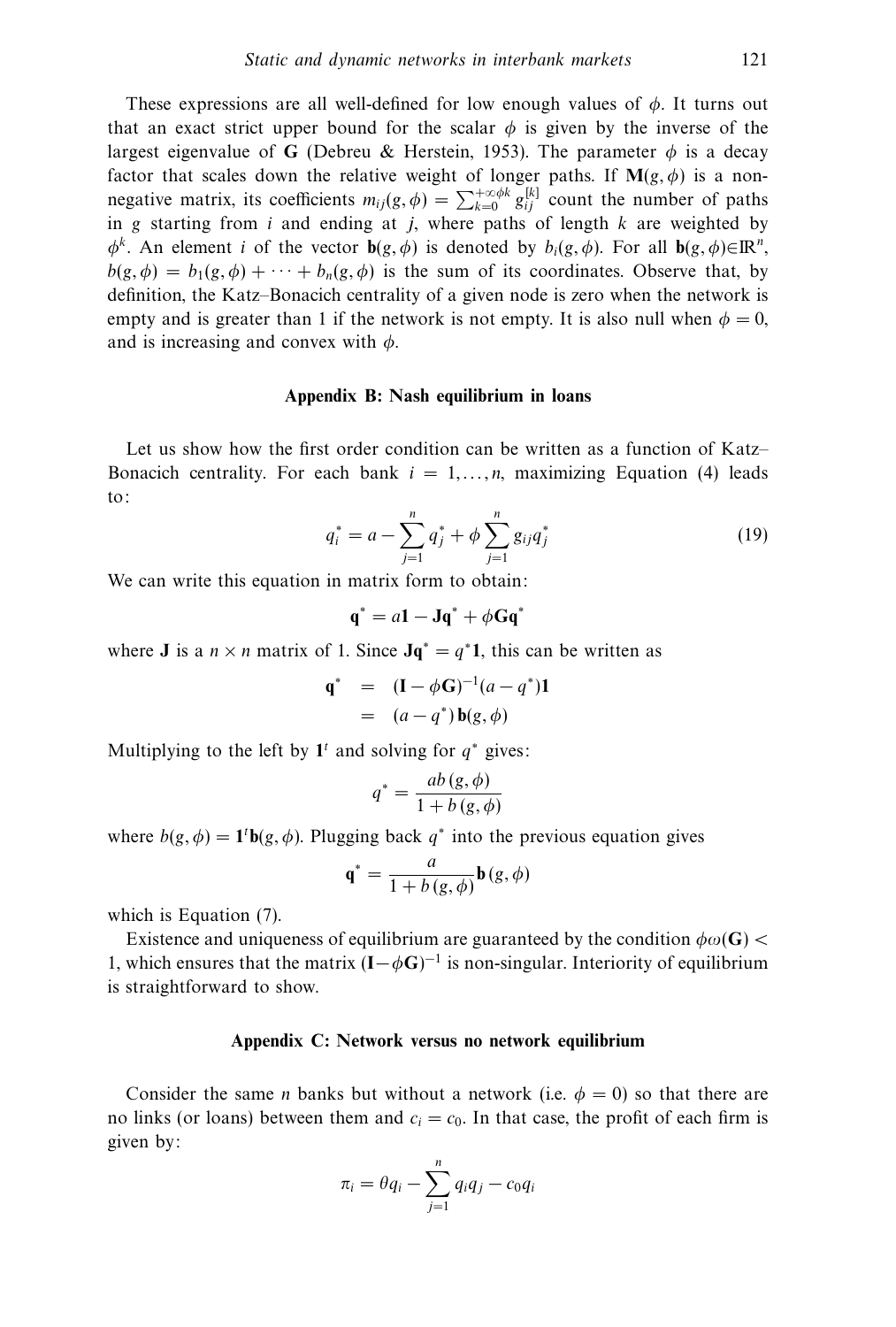The Nash equilibrium is such that:

$$
q_i^* = a - \sum_{j=1}^n q_j^*
$$

where  $a \equiv \theta - c_0$ . Summing the *n* first-order conditions, we obtain:

$$
q^{NO^*} = \left(\frac{n}{1+n}\right)a\tag{20}
$$

where  $q^* = \sum_{j=1}^n q^*_j$ , so that

$$
q_i^{NO^*} = \frac{a}{1+n} \tag{21}
$$

Let us now define the Nash equilibrium quantities when banks are connected through a network. The first-order condition of Equation (6) is:

$$
q_i^* = a - \sum_{j=1}^n q_j^* + \phi \sum_{j=1}^n g_{ij} q_j^*
$$

or in matrix form

$$
\mathbf{q}^* = a\mathbf{1} - \mathbf{J}\mathbf{q}^* + \phi \mathbf{G}\mathbf{q}^*
$$

where **J** is a  $n \times n$  matrix of 1. Since  $Jq^* = q^*1$ , this can be written as

$$
\mathbf{q}^* = a\mathbf{1} - q^*\mathbf{1} + \phi \mathbf{G}\mathbf{q}^*
$$

Multiplying to the left by  $1^t$ , we get

$$
q^* = \left(\frac{n}{1+n}\right)a + \left(\frac{\phi}{1+n}\right)\mathbf{1}^t\mathbf{G}\mathbf{q}^*
$$

or equivalently:

$$
q^{NET*} = \left(\frac{n}{1+n}\right)a + \left(\frac{\phi}{1+n}\right)\sum_{i=1}^{n}\sum_{j=1}^{n}g_{ij}q_j
$$
 (22)

By plugging back this equation into the first-order condition, we obtain:

$$
q_i^{NET*} = \frac{a}{(1+n)} + \phi \sum_{j=1}^n g_{ij} q_j^* - \left(\frac{\phi}{1+n}\right) \sum_{i=1}^n \sum_{j=1}^n g_{ij} q_j
$$

which is equivalent to:

$$
q_i^* = \frac{a}{(1+n)} + \left(\frac{n}{1+n}\right)\phi \sum_{j=1}^n g_{ij}q_j^* - \left(\frac{1}{1+n}\right)\phi \sum_{k\neq i}^n \sum_{j=1}^n g_{kj}q_j^*
$$
(23)

which is  $(9)$  and can be written as:

$$
q_i^{NET*} = \underbrace{\frac{a}{(1+n)}}_{\text{quantity produced with no network}} + \underbrace{\frac{\phi}{(1+n)} \left[ n \sum_{j=1}^n g_{ij} q_j^* - \sum_{k \neq i}^n \sum_{j=1}^n g_{kj} q_j^* \right]}_{\text{extra quantity due to multiplier effects}}
$$

Let us now consider the dyad, i.e. the case of two banks *A* and *B* ( $n = 2$ ). Assume first that there is no network (i.e.  $\phi = 0$ ) so that no bank gives a loan to the other.